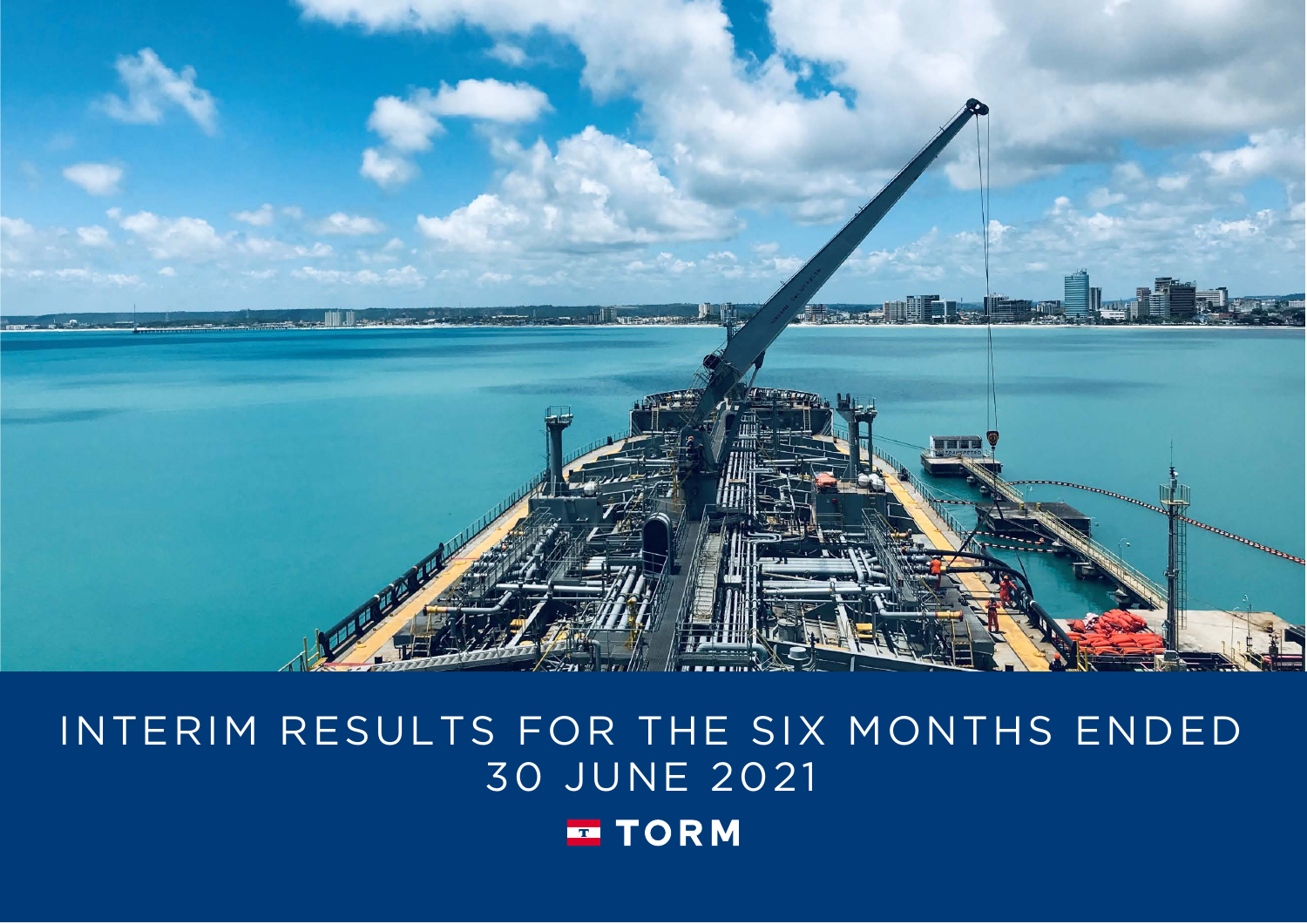## HIGHLIGHTS

■ "In the second quarter of 2021, TORM achieved an EBITDA of USD 45m and a profit before tax of USD 2.4m, despite a market which is still impacted by the pandemic. In Q2 2021 we have seen an increase of USD 81m in vessel market values, corresponding to approximately 5%, supporting the expectation of a recovering product tanker market." says Executive Director Jacob Meldgaard.

RESULT States of the second quarter of 2021, TORM achieved TCE rates of USD/day 14,591 (2020, same period: USD/day 25,274) and an EBITDA of USD 44.7m (2020, same period: USD 119.0m). The profit before tax amounted to USD 2.4m (2020, same period a profit of USD 71.4m), and earnings per share (EPS) was USD 0.03 or DKK 0.19 (2020, same period: USD 0.96 or DKK 6.5). The result includes an unrealized gain from freight derivatives of USD 8.2m in the second quarter of 2021. Cash flow from operating activities was positive at USD 13.4m in the second quarter of 2021 (2020, same period: USD 113.3m), and Return on Invested Capital (RoIC) was 2.6% (2020, same period: 18.5%).

> In the first six months of 2021, TORM achieved TCE rates of USD/day 14,056 (2020, same period: USD/day 24,465) and an EBITDA of USD 63.6m (2020, same period: USD 220.5m). The loss before tax for the first six months of 2021 amounted to USD -18.7m (2020, same period a profit: USD 128.2m), and loss per share (EPS) was negative USD -0.25 or DKK -1.54 (2020, same period positive: USD 1.71 or DKK 11.6). The result includes an unrealized gain from freight derivatives of USD 1.1m in the first half of 2021. Cash flow from operating activities was positive at USD 23.2m in the first six months of 2021 (2020, same period: USD 163.1m). Return on Invested Capital (RoIC) for the first six months of 2021 was 0.0% (2020, same period: 17.1%).

- MARKET CONDITIONS The product tanker market remained weak in the second quarter of 2021, affected by new lockdowns in Asia and a continuously weak crude tanker market. The US and Europe continued to see significant improvements in vaccine rollouts which have led to improvements in mobility and demand for transportation fuels. At the same time, India and several countries in Southeast Asia were impacted by the Delta variant of COVID-19 with many new cases and consequently renewed lockdowns.
- OPERATIONAL UPDATE During the COVID-19 pandemic, TORM has fully maintained its operations thanks to the One TORM platform. As vaccines are rolled out all over the world and the COVID-19 situation improves every day, operations will further normalize. TORM is using every opportunity to get the sea staff vaccinated. In the US, TORM has been able to get the crews of more than 30 vessels vaccinated in US ports. With considerable decline in COVID-19 cases in India, conditions have improved and with additional precautionary measures adopted in the region, we have to a large extent been able to safeguard both the shore-based organization and TORM's crew.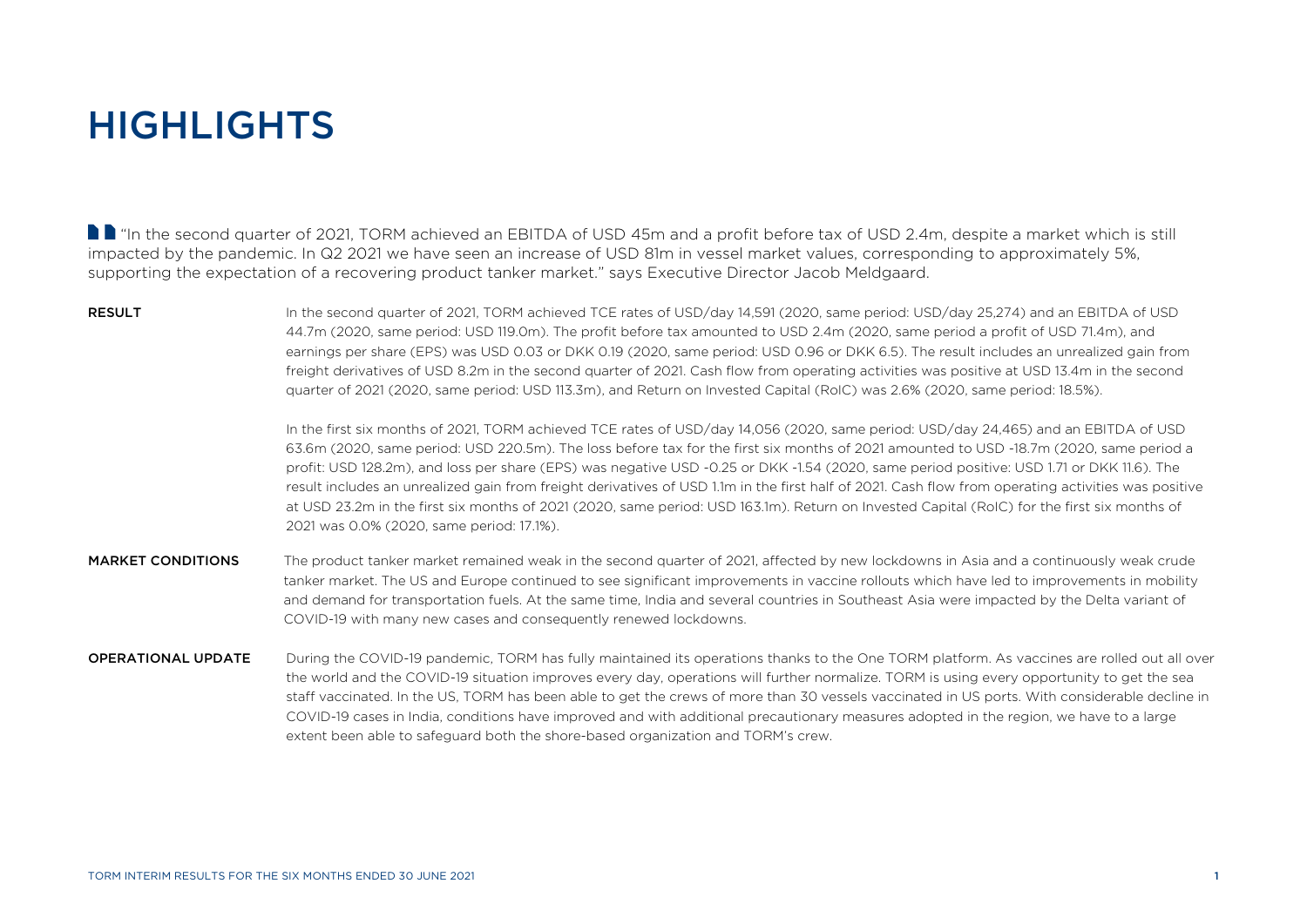## **HIGHLIGHTS**

VESSEL TRANSACTIONS During the second quarter of 2021, TORM took delivery of six of the eight 2007-2012 built MR product tanker vessels from Team Tankers Deep Sea Ltd. and the remaining two vessels were delivered during July 2021. A total of 5.97m shares was issued as part of the payment for the vessels.

> In the first quarter of 2021, TORM purchased the three 2015-built scrubber-fitted and fuel-efficient LR2 vessels Nissos Schinoussa, Nissos Heraclea and Nissos Therassia from Okeanis Eco Tankers Corp. for a total consideration of USD 120.8m. Nissos Schinoussa and Nissos Therassia were delivered in the second quarter of 2021 and Nissos Heraclea is expected to be delivered in August 2021.

In the first quarter of 2021, TORM obtained commitment for the financing of two of the vessels from Danish Ship Finance for USD 60.0m. The third vessel will be financed through a sale- and leaseback agreement with proceeds of USD 31.8m. Commitment for this and for the sale- and leaseback of two LR2 vessels was obtained from a Chinese financial institution on attractive terms. The sale- and leaseback transactions were closed early in the third quarter and are expected to generate net liquidity of USD 24.1m.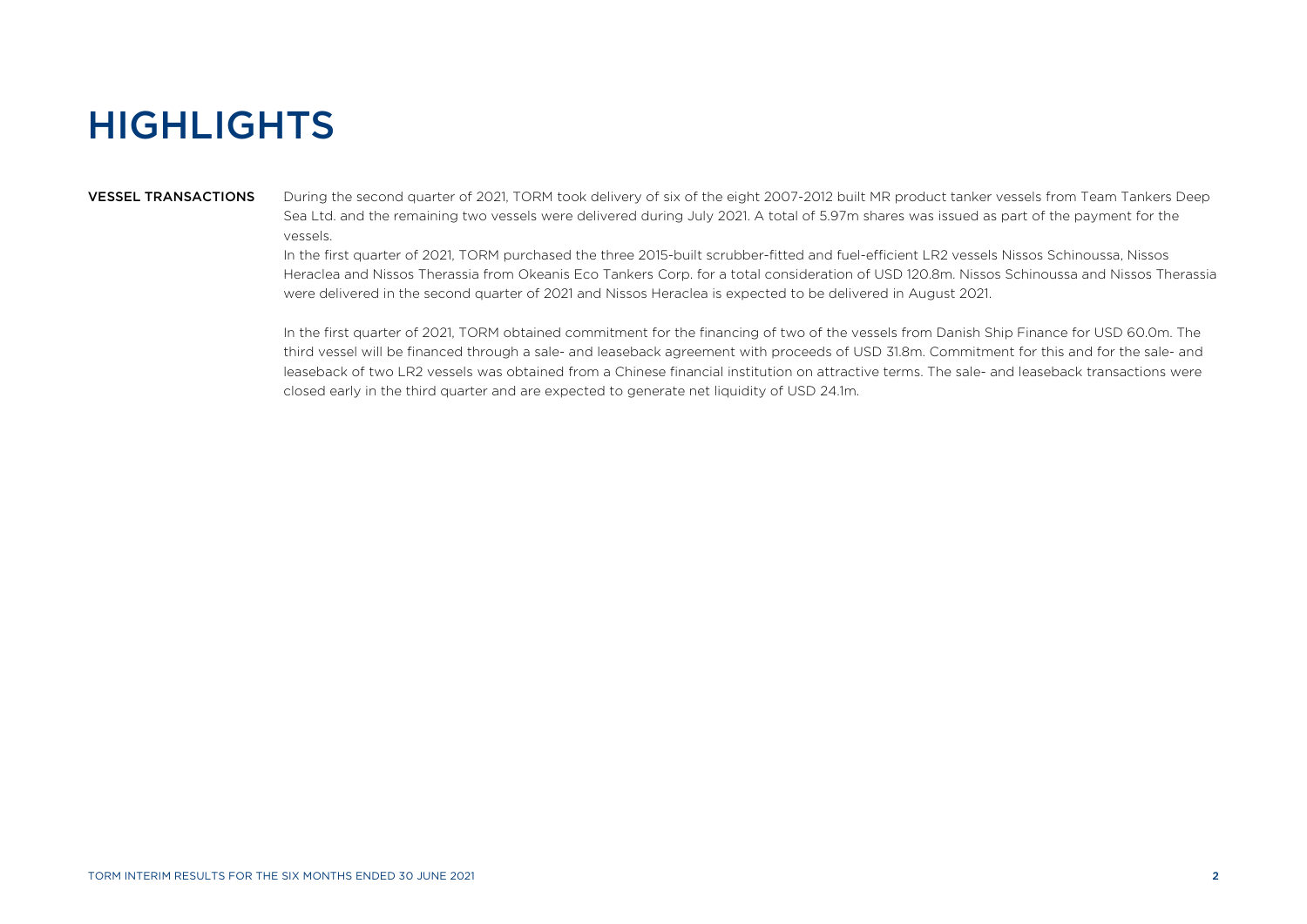## **HIGHLIGHTS**

### **LIQUIDITY**

|                        | As of 30 June 2021, TORM's available liquidity was USD 267.4m consisting of USD 111.3m in cash and cash equivalents including restricted cash,<br>USD 24.6m in undrawn credit facilities and USD 131.5m (net of USD 46.2m existing TORM debt to be repaid) sale and leaseback financing<br>related to the financing of two newbuildings and one secondhand and the refinancing of two LR2 vessels. Cash and cash equivalents include<br>USD 7.1m in restricted cash, primarily related to collateral for financial instruments. As of 30 June 2021, net interest-bearing debt amounted to<br>USD 889.5m, and TORM's net loan-to-value (LTV) ratio was 53.9%. |
|------------------------|--------------------------------------------------------------------------------------------------------------------------------------------------------------------------------------------------------------------------------------------------------------------------------------------------------------------------------------------------------------------------------------------------------------------------------------------------------------------------------------------------------------------------------------------------------------------------------------------------------------------------------------------------------------|
| <b>VESSEL VALUES</b>   | Based on broker valuations, TORM's fleet including newbuildings had a market value of USD 1,904.4m as of end June 2021. Compared to<br>broker valuations as of 31 March 2021, the market value of the fleet increased by USD 81.1m when adjusted for acquired and sold vessels<br>acquired in Q2. The book value of TORM's fleet was USD 1,911.6m as of 30 June 2021 excluding outstanding payments on the newbuildings<br>and secondhand vessels. The outstanding installments include payment for scrubbers related to the two LR2 newbuildings.                                                                                                           |
| <b>NET ASSET VALUE</b> | Based on broker valuations, TORM's Net Asset Value (NAV) excluding charter commitments was estimated at USD 930.9m as of 30 June<br>2021 corresponding to a NAV/share of USD 11.8 (DKK 73.8). TORM's book equity amounted to USD 1,047.6m as of 30 June 2021<br>corresponding to a book equity/share of USD 13.2 (DKK 82.5).                                                                                                                                                                                                                                                                                                                                 |
| <b>SCRUBBER UPDATE</b> | As of 30 June 2021, TORM had installed 49 scrubbers out of 53 planned and the remaining 4 are expected to be installed during the remainder<br>of 2021 and the first quarter of 2022, including two on the LR2 newbuildings and one on an acquired vessel.                                                                                                                                                                                                                                                                                                                                                                                                   |
| <b>COVERAGE</b>        | As of 30 June 2021, 23% of the remaining total earning days in 2021 were covered at an average rate of USD/day 14,612. As of 05 August<br>2021, the coverage for the third quarter of 2021 was 65% at USD/day 13,387. For the individual segments, the coverage was 76% at USD/day<br>15,700 for LR2, 62% at USD/day 10,062 for LR1, 64% at USD/day 13,391 for MR and 45% at USD/day 8,313 for Handysize.                                                                                                                                                                                                                                                    |
|                        |                                                                                                                                                                                                                                                                                                                                                                                                                                                                                                                                                                                                                                                              |

On behalf of TORM plc

Christopher H. Boehringer, Chairman of the Board of Directors 10 August 2021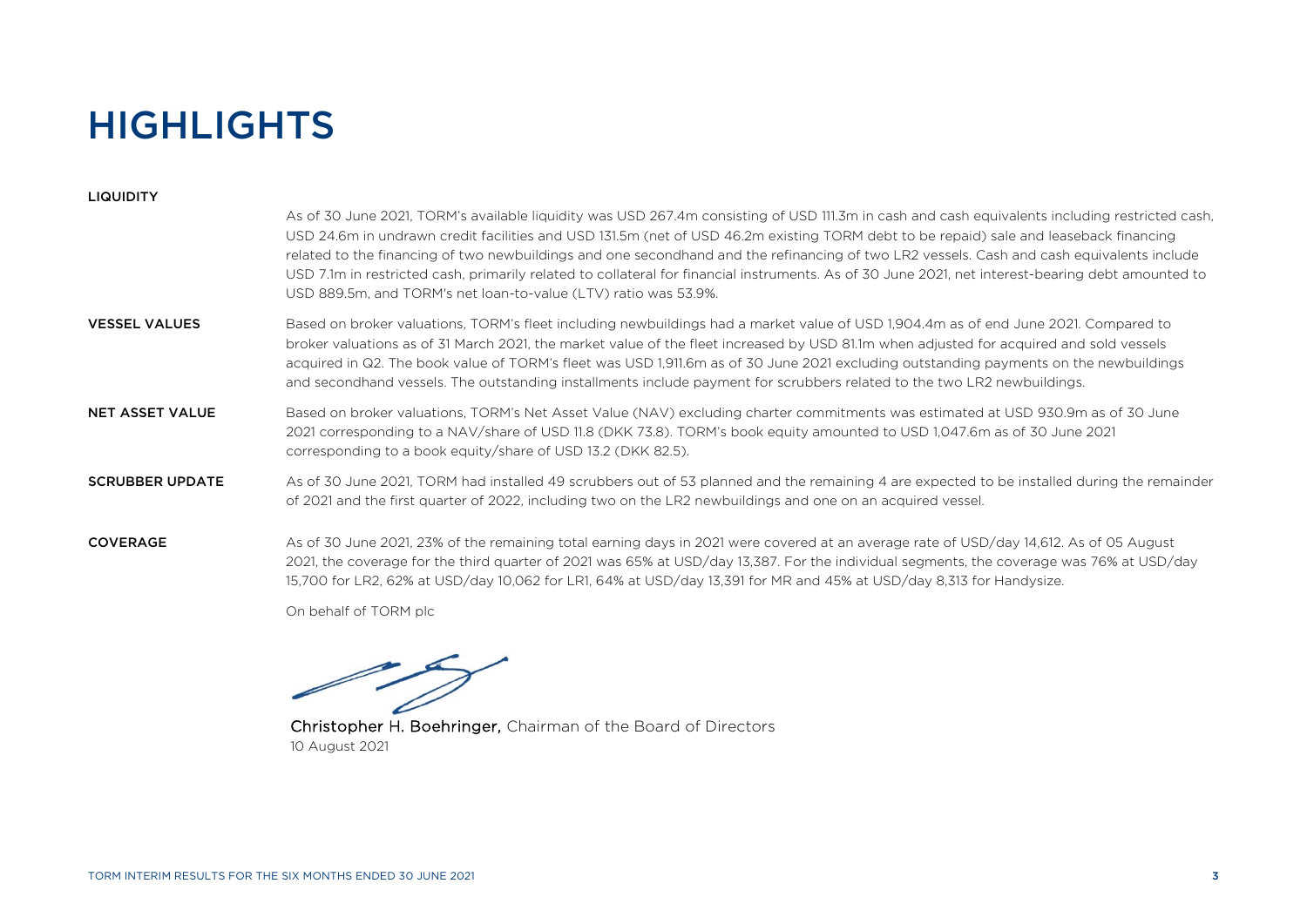### SAFE HARBOR STATEMENTS AS TO THE FUTURE

Matters discussed in this release may constitute forward-looking statements. Forward-looking statements reflect our current views with respect to future events and financial performance and may include statements concerning plans, objectives, goals, strategies, future events or performance, and underlying assumptions and statements other than statements of historical facts. The words "believe," "anticipate," "intend," "estimate," "forecast" "project," "plan," "potential," "may," "should," "expect," "pending" and similar expressions generally identify forwardlooking statements.

The forward-looking statements in this release are based upon various assumptions, many of which are based, in turn, upon further assumptions, including without limitation, management's examination of historical operating trends, data contained in our records and other data available from third parties. Although the Company believes that these assumptions were reasonable when made, because these assumptions are inherently subject to significant uncertainties and contingencies that are difficult or impossible to predict and are beyond our control, the Company cannot guarantee that it will achieve or accomplish these expectations, beliefs or projections.

Important factors that, in our view, could cause actual results to differ materially from those discussed in the forward-looking statements include the strength of the world economy and currencies, general market conditions, including fluctuations in charter hire rates and vessel values, the duration and severity of the COVID-19, including its impact on the demand for petroleum products and the seaborne transportation thereof, the operations of our customers and our business in general, changes in demand for "ton-miles" of oil carried by oil tankers and changes in demand for tanker vessel capacity, the effect of changes in OPEC's petroleum production levels and worldwide oil consumption and storage, changes in demand that may affect attitudes of time charterers to scheduled and unscheduled dry-docking, changes in TORM's operating expenses, including bunker prices, drydocking and insurance costs, changes in the regulation of shipping operations, including actions taken by regulatory authorities, potential liability from pending or future litigation, domestic and international political conditions, potential disruption of shipping routes due to accidents, political events including "trade wars," or acts by terrorists.

In light of these risks and uncertainties, you should not place undue reliance on forward-looking statements contained in this release because they are statements about events that are not certain to occur as described or at all. These forward-looking statements are not guarantees of our future performance, and actual results and future developments may vary materially from those projected in the forward-looking statements.

Except to the extent required by applicable law or regulation, the Company undertakes no obligation to release publicly any revisions or updates to these forward-looking statements to reflect events or circumstances after the date of this release or to reflect the occurrence of unanticipated events. Please see TORM's filings with the U.S. Securities and Exchange Commission for a more complete discussion of certain of these and other risks and uncertainties.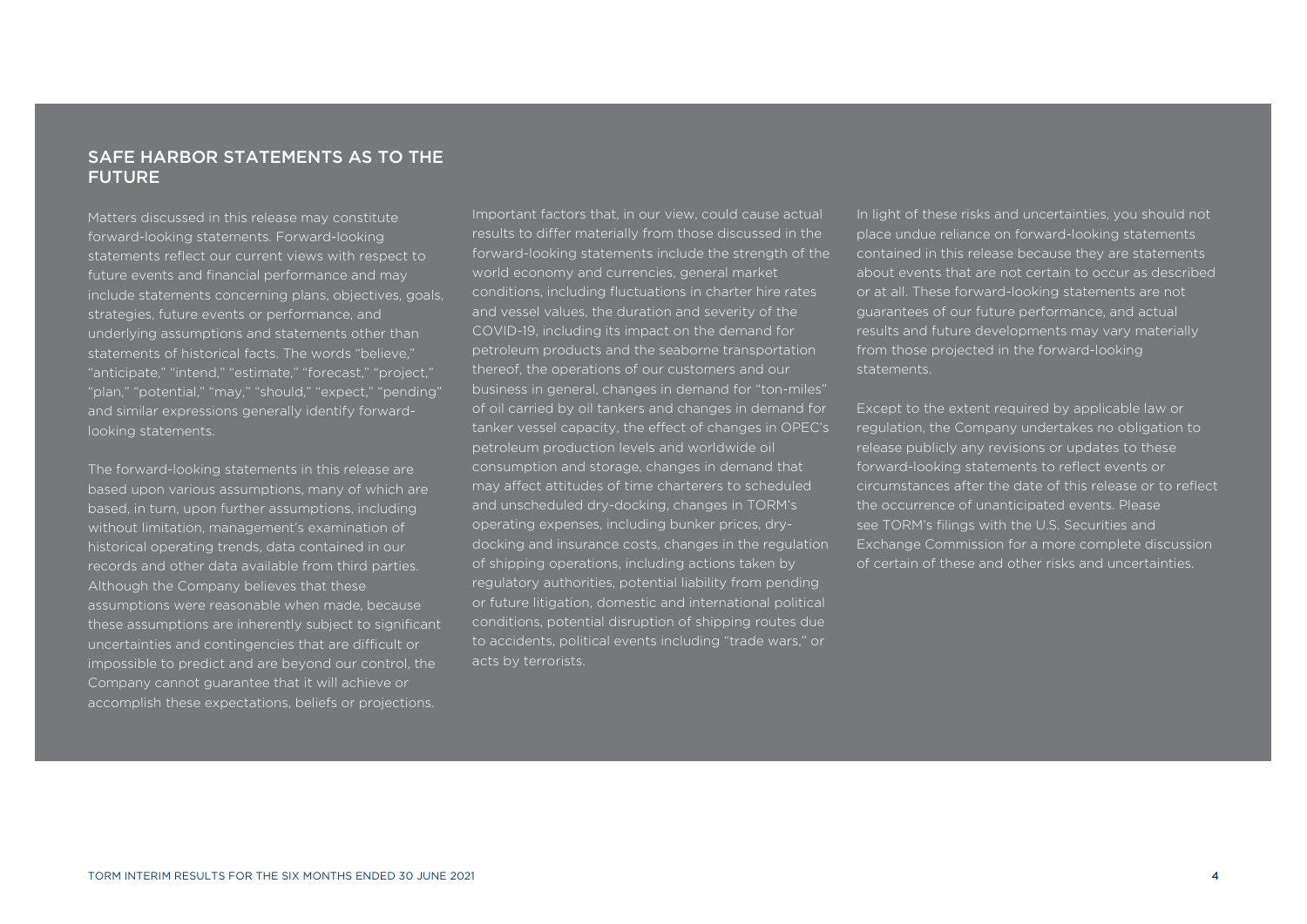## KEY FIGURES

֦

|                                                         |         |                 | $Q1-Q2$ | $Q1-Q2$ |              |
|---------------------------------------------------------|---------|-----------------|---------|---------|--------------|
| <b>USDm</b>                                             |         | Q2 2021 Q2 2020 | 2021    |         | 2020 FY 2020 |
| <b>INCOME STATEMENT</b>                                 |         |                 |         |         |              |
| Revenue                                                 | 150.8   | 227.8           | 274.9   | 470.4   | 747.4        |
| Time charter equivalent earnings (TCE) <sup>1)</sup>    | 103.5   | 174.4           | 180.2   | 332.6   | 519.5        |
| Gross profit <sup>1)</sup>                              | 58.1    | 131.2           | 90.5    | 246.3   | 341.1        |
| $EBITDA$ <sup>1)</sup>                                  | 44.7    | 119.0           | 63.6    | 220.5   | 271.9        |
| Operating profit/(loss) (EBIT)                          | 12.4    | 85.1            | 0.8     | 155.2   | 138.9        |
| Financial items                                         | $-10.0$ | $-13.7$         | $-19.5$ | $-27.0$ | $-49.4$      |
| Profit/(loss) before tax                                | 2.4     | 71.4            | $-18.7$ | 128.2   | 89.5         |
| Net profit/(loss) for the year/period                   | 2.1     | 71.1            | $-19.2$ | 127.5   | 88.1         |
| Net profit/(loss) ex. non-recurrent items <sup>1)</sup> | 2.9     | 77.4            | $-18.4$ | 135.8   | 122.1        |
| <b>BALANCE SHEET</b>                                    |         |                 |         |         |              |
| Non-current assets                                      | 1,931.1 | 1,790.4         | 1,931.1 | 1,790.4 | 1,754.9      |
| Total assets                                            | 2,187.3 | 2,135.2         | 2,187.3 | 2,135.2 | 1,998.6      |
| Equity                                                  | 1,047.6 | 1,110.5         | 1,047.6 | 1,110.5 | 1,017.5      |
| <b>Total liabilities</b>                                | 1,139.7 | 1,024.7         | 1,139.7 | 1,024.7 | 981.1        |
| Invested capital <sup>1)</sup>                          | 1,925.5 | 1,829.1         | 1,925.5 | 1,829.1 | 1,719.7      |
| Net interest-bearing debt <sup>1)</sup>                 | 889.5   | 729.8           | 889.5   | 729.8   | 713.1        |
| Net Asset Value (NAV) (USDm) <sup>2)</sup>              | 930.9   | 985.4           | 930.9   | 985.4   | 801.7        |
| Cash and cash equivalents                               | 111.3   | 181.3           | 111.3   | 181.3   | 135.6        |

<sup>1)</sup> For definition of the calculated key figures, please refer to the glossary on pages [25-29].

|                                                            |                 |        | Q1-Q2   | Q1-Q2  |              |
|------------------------------------------------------------|-----------------|--------|---------|--------|--------------|
|                                                            | Q2 2021 Q2 2020 |        | 2021    |        | 2020 FY 2020 |
| <b>KEY FINANCIAL FIGURES</b> <sup>1)</sup>                 |                 |        |         |        |              |
| Gross margins:                                             |                 |        |         |        |              |
| <b>EBITDA</b>                                              | 29.6%           | 52.2%  | 23.1%   | 46.9%  | 36.4%        |
| Operating profit/(loss)                                    | 8.2%            | 37.4%  | 0.3%    | 33.0%  | 18.6%        |
| Return on Equity (RoE)                                     | 0.8%            | 26.4%  | $-3.7%$ | 24.1%  | 8.7%         |
| Return on Invested Capital (RoIC)                          | 2.6%            | 18.5%  | 0.0%    | 17.1%  | 7.8%         |
| <b>Adjusted RoIC</b>                                       | 2.6%            | 18.3%  | 0.1%    | 16.9%  | 9.3%         |
| Equity ratio                                               | 47.9%           | 52.0%  | 47.9%   | 52.0%  | 50.9%        |
| TCE per day (USD)                                          | 14,591          | 25,274 | 14,056  | 24,465 | 19,800       |
| OPEX per day (USD)                                         | 6,543           | 6,021  | 6,652   | 6,055  | 6,398        |
| Loan-to-value (LTV) ratio                                  | 53.9%           | 46.5%  | 53.9%   | 46.5%  | 50.8%        |
| <b>SHARE-RELATED KEY FIGURES 1)</b>                        |                 |        |         |        |              |
| Basic earnings/(loss) per share                            | 0.03            | 0.96   | $-0.25$ | 1.71   | 1.19         |
| Diluted earnings/(loss) per share                          | 0.03            | 0.96   | $-0.25$ | 1.71   | 1.19         |
| Dividend per share                                         |                 | 0.85   |         | 0.85   | 0.85         |
| Net Asset Value per share (NAV/share) <sup>3)</sup>        | 11.8            | 13.3   | 11.8    | 13.3   | 10.8         |
| Stock price in DKK, end of period 3)                       | 55.5            | 45.6   | 55.5    | 45.6   | 45.0         |
| Number of shares ex. treasury shares (mill.) <sup>3)</sup> | 78.9            | 74.3   | 78.9    | 74.3   | 74.4         |
| Number of shares (ex. treasury shares),                    |                 |        |         |        |              |
| weighted average (mill.)                                   | 76.8            | 74.3   | 75.6    | 74.4   | 74.3         |

<sup>2)</sup> Based on broker valuations, excluding charter commitments.

<sup>3)</sup> End of period

L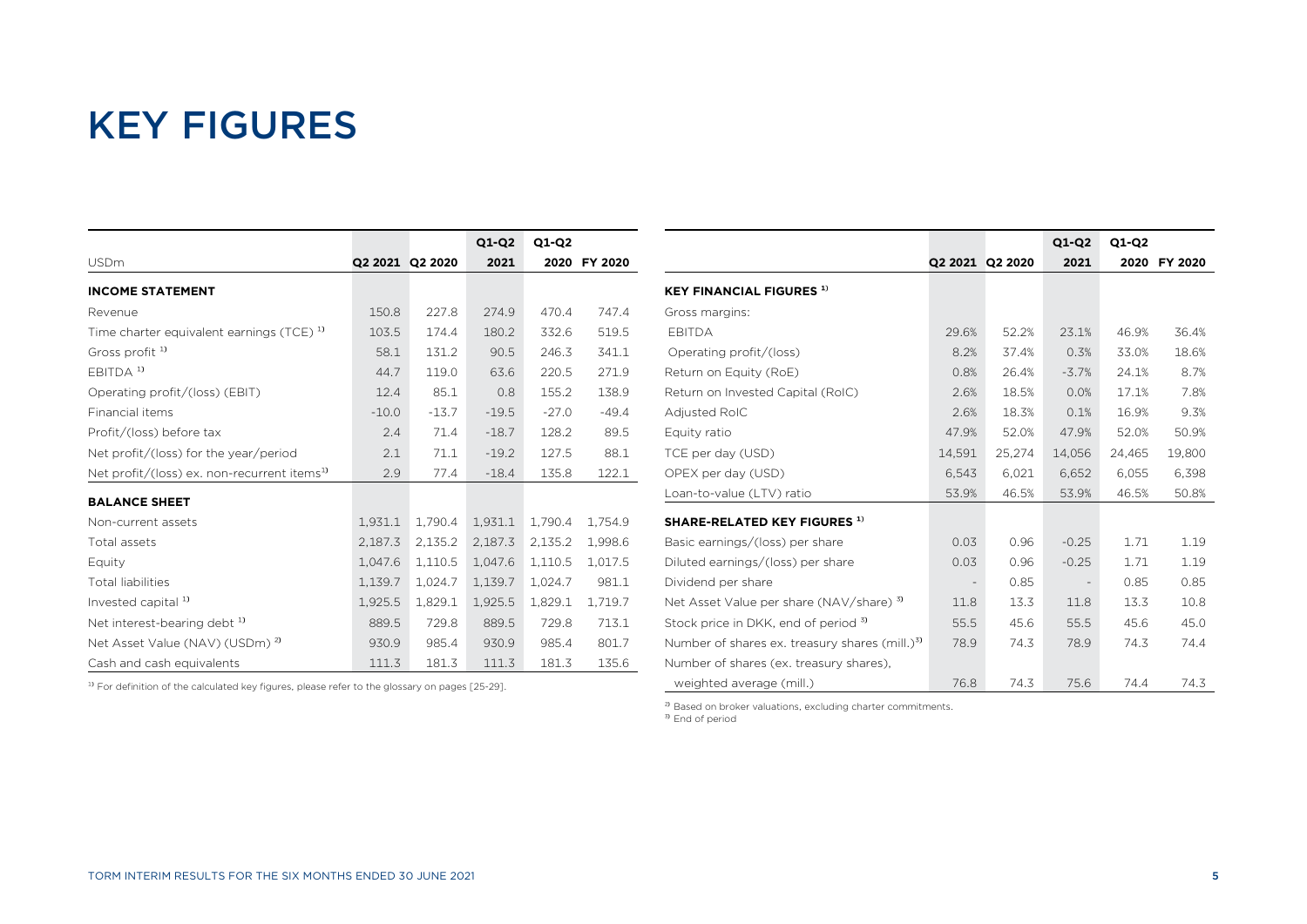## THE PRODUCT TANKER MARKET

The product tanker market remained weak in the second quarter of 2021, affected by new lockdowns in Asia and a continuously weak crude tanker market.

Although at a generally weak level, the market in the West outperformed the market in the East, reflecting developments in COVID-19 cases. The US and Europe continued to see significant improvements in vaccine rollouts in the second quarter of 2021 which led to improvements in mobility indicators and oil demand. At the same time, India and several countries in Southeast Asia were impacted by the Delta variant of COVID-19 with many new cases and consequently renewed lockdowns.

Despite OPEC+ pledging to gradually ramp-up crude oil production, the crude tanker market remained weak with low export volumes being aggravated by renewed lockdowns in some major Asian importing countries. Consequently, newbuilt crude tankers continued to cannibalise the product tanker market, keeping a lid on product tanker rates.

The six-day shutdown of the Colonial pipeline in May 2021 as a result of a cyber attack caused a temporary spike in MR rates and helped to keep product flows to the US East Coast at elevated levels. Clean product flows from Europe to the US East Coast averaged 600 kb/d in Q2 2021, up 24% from the seasonal level in 2018-2019. The return of the US Gulf refinery utilization rates to the 90%-mark and above, coupled with improving demand from South America, lifted June

2021 export volumes from the US for the first time to the levels seen before the COVID-19 pandemic.

Despite increased clean petroleum product exports out of India, where a dramatic surge in new COVID-19 cases negatively affected domestic demand for transportation fuels, lower exports from China and Japan suppressed vessel demand in the East. This was further intensified by newbuilt crude tankers taking clean petroleum product cargo.

At the start of the third quarter of 2021, the product tanker market has continued to be challenged by the COVID-19 situation in Asia and low exports from China, while mobility indicators in the West have improved considerably, supporting fuel demand. The compromise reached by OPEC+ to continue to gradually add barrels to the market is likely to offer some relief to the weak crude tanker market.

Combining that with reduced floating storage and that most of the excess onshore inventories are now unwound, we are moving closer to an oil demand recovery to pre-COVID-19 levels.

The global product tanker fleet (above 25,000 dwt) grew by 0.2% in the second quarter of 2021, as increased vessels scrapping kept fleet growth at check (source: TORM).

TORM's product tanker fleet realized average TCE earnings of USD/day 14,591 (42% down year on year), during the quarter

- LR2 fleet at USD/day 14,303 (56% down year on year)
- LR1 fleet at USD/day 14,914 (53% down year on year)
- MR fleet at USD/day 14,566 (37% down year on year)
- Handysize fleet at USD/day 15,062 (1% down year on year)

### Outlook

- As of 30 June 2021, TORM had covered 23% of the remaining earning days in 2021 at USD/day 14,612
- As of 05 August 2021, the coverage for the third quarter of 2021 was 65% at USD/day 13,387
- As 11,429 earning days in 2021 are unfixed as of 30 June 2021, a change in freight rates of USD/day 1,000 will impact the full-year profit before tax by USD 11.4m

Coverage data and operational data per vessel type are shown in the tables on the following two pages.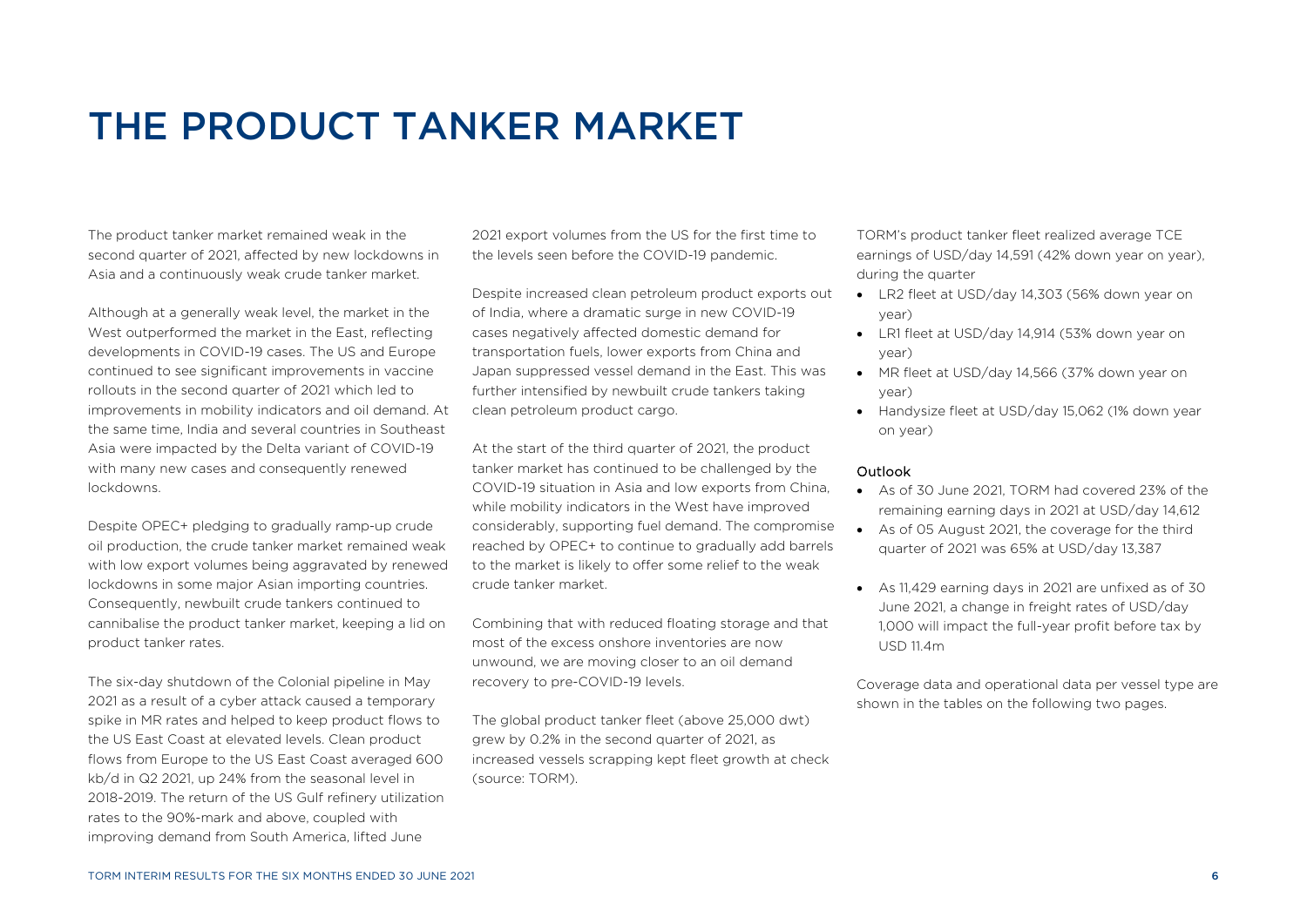### **COVERED AND CHARTERED-IN DAYS IN TORM – DATA AS OF 30 JUNE 2021**

|                                               | 2021                     | 2022                     | 2023                     |                         | 2021   | 2022                     | 2023           |
|-----------------------------------------------|--------------------------|--------------------------|--------------------------|-------------------------|--------|--------------------------|----------------|
| <b>Owned days</b>                             |                          |                          |                          | Covered, %              |        |                          |                |
| LR <sub>2</sub>                               | 2,171                    | 4,356                    | 4,154                    | LR <sub>2</sub>         | 36%    | 3%                       | 0%             |
| LR1                                           | 1,582                    | 3,126                    | 3,234                    | LR1                     | 13%    | 0%                       | <b>O%</b>      |
| <b>MR</b>                                     | 9,187                    | 18,344                   | 18,133                   | <b>MR</b>               | 23%    | 3%                       | <b>O%</b>      |
| Handysize                                     | 366                      | 725                      | 698                      | Handysize               | 4%     | 0%                       | 0%             |
| Total                                         | 13,307                   | 26,551                   | 26,219                   | Total                   | 23%    | 2%                       | 0%             |
| Chartered-in and leaseback days at fixed rate |                          |                          |                          | <b>Covered days</b>     |        |                          |                |
| LR <sub>2</sub>                               | 165                      | 1,048                    | 1,089                    | LR <sub>2</sub>         | 848    | 136                      |                |
| LR1                                           | $\overline{\phantom{a}}$ | $\overline{\phantom{a}}$ | $\overline{\phantom{a}}$ | LR1                     | 208    | $\overline{\phantom{a}}$ | $\sim$         |
| <b>MR</b>                                     | 1,464                    | 2,903                    | 2,899                    | <b>MR</b>               | 2,436  | 551                      |                |
| Handysize                                     | $\overline{\phantom{a}}$ |                          | $\sim$                   | Handysize               | 15     | $\overline{\phantom{a}}$ |                |
| Total                                         | 1,630                    | 3,951                    | 3,988                    | Total                   | 3,508  | 687                      |                |
| <b>Total physical days</b>                    |                          |                          |                          | Coverage rates, USD/day |        |                          |                |
| LR <sub>2</sub>                               | 2,337                    | 5,404                    | 5,243                    | LR <sub>2</sub>         | 15,749 | 16,775                   |                |
| LR1                                           | 1,582                    | 3,126                    | 3,234                    | LR1                     | 13,331 |                          |                |
| <b>MR</b>                                     | 10,652                   | 21,247                   | 21,032                   | <b>MR</b>               | 14,385 | 15,051                   |                |
| Handysize                                     | 366                      | 725                      | 698                      | Handysize               | 5,232  | $\sim$                   |                |
| Total                                         | 14,937                   | 30,502                   | 30,207                   | <b>Total</b>            | 14,612 | 15,392                   | $\blacksquare$ |

Fair value of freight rate contracts that are mark-to-market in the income statement:

- Contracts not included above: USD 5.8m

- Contracts included above: USD –2.8m

Actual no. of days can vary from projected no. of days primarily due to vessel sales and delays of vessel deliveries.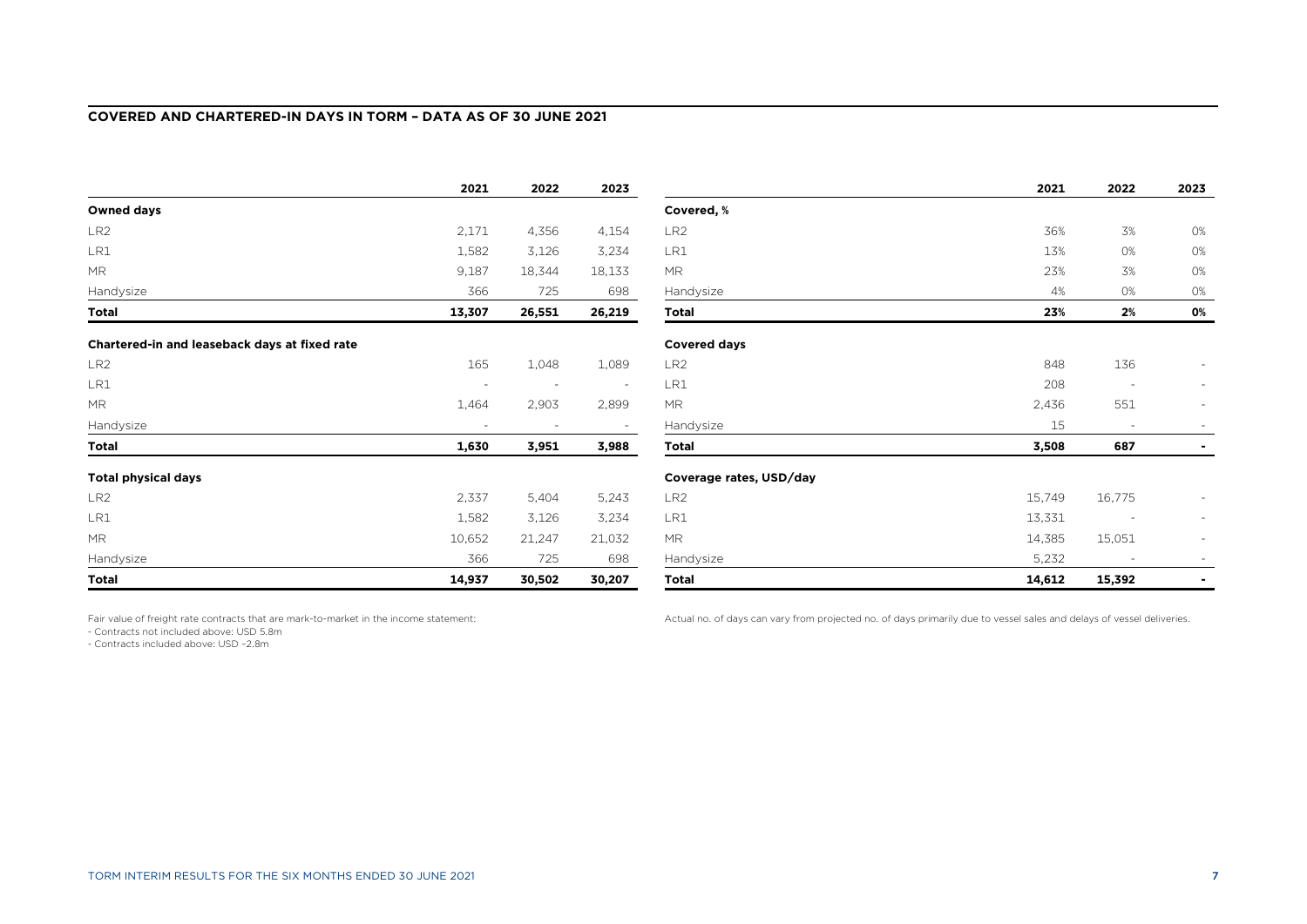| <b>EARNINGS DATA</b>                    |         |         |         |         |         |         |          |
|-----------------------------------------|---------|---------|---------|---------|---------|---------|----------|
|                                         |         |         |         |         |         | Change  |          |
|                                         |         |         |         |         |         | Q2 20 - | 12-month |
| <b>USDm</b>                             | Q2 2020 | Q3 2020 | Q4 2020 | Q1 2021 | Q2 2021 | Q2 21   | avg.     |
| <b>LR2</b> vessels                      |         |         |         |         |         |         |          |
| Available earning days                  | 1,002   | 901     | 873     | 847     | 788     | $-21%$  |          |
| Spot rates <sup>1)</sup>                | 37,677  | 21,495  | 18,510  | 10,221  | 11,716  | $-69%$  | 15,443   |
| TCE per earning day <sup>2)</sup>       | 32,732  | 23,854  | 19,632  | 16,455  | 14,303  | -56%    | 18,726   |
| Operating days                          | 1,092   | 984     | 920     | 900     | 931     | $-15%$  |          |
| Operating expenses per operating day 3) | 6,864   | 7,756   | 7,274   | 6,779   | 7,019   | 2%      | 7,218    |
| <b>LR1</b> vessels                      |         |         |         |         |         |         |          |
| Available earning days                  | 812     | 811     | 826     | 805     | 813     | 0%      |          |
| Spot rates <sup>1)</sup>                | 30,116  | 20,703  | 13,081  | 13,710  | 12,954  | $-57%$  | 15,222   |
| TCE per earning day <sup>2)</sup>       | 31,655  | 20,629  | 14,931  | 14,750  | 14,914  | $-53%$  | 16,302   |
| Operating days                          | 819     | 828     | 828     | 810     | 819     | 0%      |          |
| Operating expenses per operating day 3) | 5,787   | 6,530   | 6,752   | 7,527   | 6,329   | 9%      | 6,782    |
| <b>MR</b> vessels                       |         |         |         |         |         |         |          |
| Available earning days                  | 4,791   | 4,663   | 4,372   | 4,378   | 4,750   | $-1%$   |          |
| Spot rates <sup>1)</sup>                | 23,297  | 15,259  | 11,082  | 11,838  | 14,009  | $-40%$  | 13,147   |
| TCE per earning day <sup>2)</sup>       | 23,012  | 15,077  | 11,243  | 12,935  | 14,566  | $-37%$  | 13,504   |
| Operating days                          | 5,069   | 4,987   | 4,715   | 4,663   | 4,997   | $-1%$   |          |
| Operating expenses per operating day 3) | 5,910   | 6,595   | 6,681   | 6,656   | 6,523   | 10%     | 6,612    |
| <b>Handy vessels</b>                    |         |         |         |         |         |         |          |
| Available earning days                  | 182     | 183     | 116     | 176     | 182     | 0%      |          |
| Spot rates <sup>1)</sup>                | 15,872  | 7,193   | 9,051   | 7,382   | 14,916  | $-6%$   | 9,753    |
| TCE per earning day <sup>2)</sup>       | 15,270  | 7,628   | 8,257   | 7,362   | 15,062  | $-1%$   | 9,728    |
| Operating days                          | 182     | 184     | 184     | 180     | 182     | 0%      |          |
| Operating expenses per operating day 3) | 5,097   | 6,186   | 6,826   | 6,159   | 5,637   | 11%     | 6,204    |
| <b>Tanker segment</b>                   |         |         |         |         |         |         |          |
| Available earning days                  | 6,787   | 6,558   | 6,187   | 6,206   | 6,533   | $-4%$   |          |
| Spot rates <sup>1)</sup>                | 25,528  | 16,220  | 11,717  | 11,889  | 13,760  | $-46%$  | 13,483   |
| TCE per earning day <sup>2)</sup>       | 25,274  | 16,762  | 12,863  | 13,493  | 14,591  | $-42%$  | 14,463   |
| Operating days                          | 7,162   | 6,983   | 6,647   | 6,553   | 6,929   | $-3%$   |          |
| Operating expenses per operating day 3) | 6,021   | 6,740   | 6,776   | 6,767   | 6,543   | 9%      | 6,705    |

<sup>1)</sup> Spot rates = Time Charter Equivalent Earnings for all charters with less than six months' duration = Gross freight income less bunker, commissions and port expenses.

<sup>2)</sup> TCE = Time Charter Equivalent Earnings = Gross freight income less bunker, commissions and port expenses.

<sup>3</sup> Operating expenses are related to owned vessels and vessels on bareboat charter-in.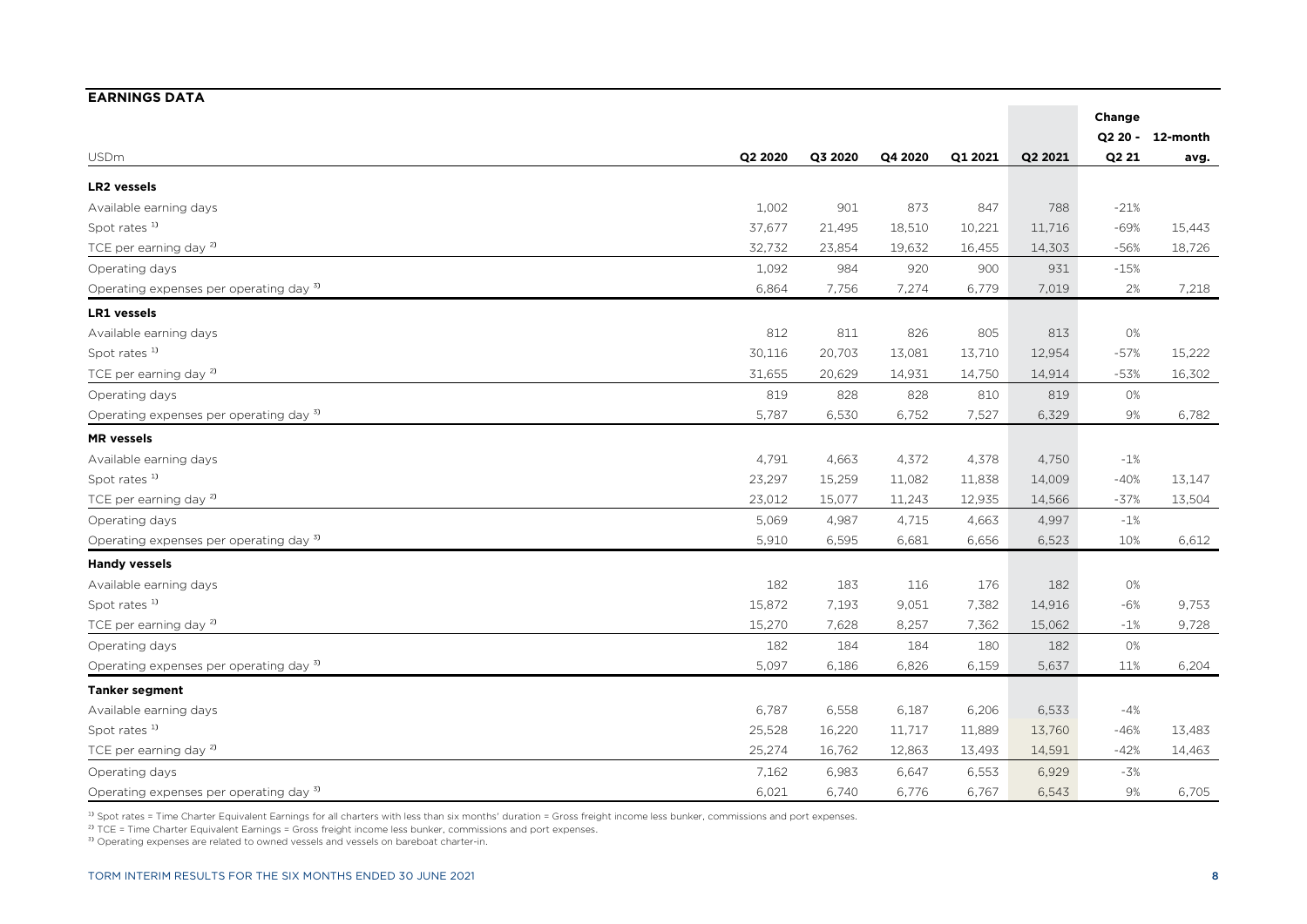## TORM FLEET DEVELOPMENT

### TORM FLEET DEVELOPMENT

The table shows TORM's operating fleet. In addition to 72 owned product tankers on the water, TORM had eight vessels under sale and leaseback arrangements as of 30 June 2021.

As of 30 June 2021, TORM had two LR2 newbuildings on order with one vessel expected to be delivered in the fourth quarter of 2021 and one in the first quarter of 2022. During the second quarter of 2021, TORM took delivery of six of eight MR vessels purchased from Team Tankers Deep Sea. In the second quarter of 2021, TORM also took delivery of two of the three LR2 vessels purchased from Okeanis Eco Tankers Corp and TORM sold an MR vessel built in 2003.

After the quarter ended, TORM has taken delivery of the remaining vessels from Team Tankers Deep Sea and has completed sale and leaseback of two LR2 vessels. TORM expects to take deliver of the last LR2 vessels Okeanis Eco Tankers Corp during Q3.

|                                           | Q4 2020                  |                          |    | Changes Q1 2021 Changes Q2 2021 Changes |                          |                          |                | 2021 Changes | 2022                     |
|-------------------------------------------|--------------------------|--------------------------|----|-----------------------------------------|--------------------------|--------------------------|----------------|--------------|--------------------------|
| <b>Owned vessels</b>                      |                          |                          |    |                                         |                          |                          |                |              |                          |
| LR <sub>2</sub>                           | 10                       | $\overline{\phantom{a}}$ | 10 | 2                                       | 12                       | $-2$                     | 10             | ٠.           | 10                       |
| LR1                                       | 9                        | $\overline{\phantom{a}}$ | 9  | $\sim$                                  | $\overline{9}$           | $\overline{\phantom{a}}$ | 9              | Ξ.           | 9                        |
| <b>MR</b>                                 | 43                       | $\mathbf{1}$             | 44 | 5                                       | 49                       | $\overline{2}$           | 51             | ٠.           | 51                       |
| Handysize                                 | $\overline{2}$           | -                        | 2  | $\sim$                                  | $\overline{2}$           | $\overline{\phantom{a}}$ | 2              | ٠.           | 2                        |
| Total                                     | 64                       | 1                        | 65 | 7                                       | 72                       | $\overline{\phantom{a}}$ | 72             | ٠.           | 72                       |
|                                           |                          |                          |    |                                         |                          |                          |                |              |                          |
| <b>Chartered-in and leaseback vessels</b> |                          |                          |    |                                         |                          |                          |                |              |                          |
| LR <sub>2</sub>                           | $\overline{\phantom{a}}$ |                          | ۰  | ٠                                       | $\overline{\phantom{a}}$ | $\overline{4}$           | $\overline{4}$ | $\mathbf{1}$ | 5                        |
| LR1                                       |                          | $\overline{\phantom{a}}$ | ٠  | $\sim$                                  | $\overline{\phantom{a}}$ | $\overline{\phantom{a}}$ | ٠              | ٠.           | $\overline{\phantom{a}}$ |
| <b>MR</b>                                 | 8                        | $\overline{\phantom{a}}$ | 8  | $\sim$                                  | 8                        | $\overline{\phantom{a}}$ | 8              | ۰            | 8                        |
| Handysize                                 | ۰                        | $\overline{\phantom{a}}$ | ٠  | $\sim$                                  | $\overline{\phantom{a}}$ | $\overline{\phantom{a}}$ | ٠              | ۰            |                          |
| Total                                     | 8                        | ٠                        | 8  | $\sim$                                  | 8                        | $\overline{4}$           | 12             | $\mathbf{1}$ | 13                       |
|                                           |                          |                          |    |                                         |                          |                          |                |              |                          |
| Total fleet                               | 72                       | $\mathbf{1}$             | 73 | 7                                       | 80                       | $\overline{4}$           | 84             | 1            | 85                       |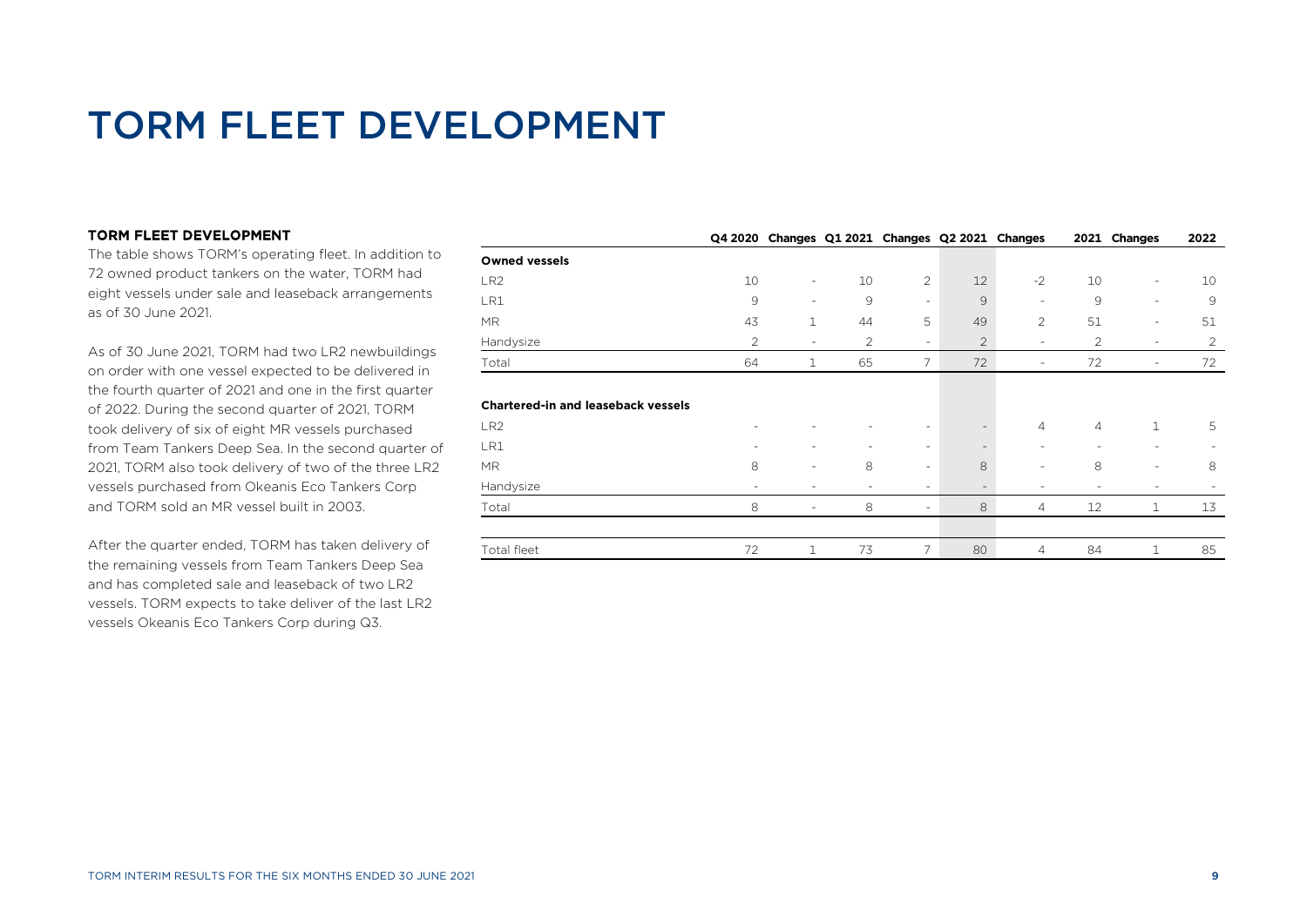## FINANCIAL REVIEW

#### INCOME STATEMENT

The gross profit for the six months ended 30 June 2021 was USD 90.5m (2020, same period: USD 246.3m). The decrease compared to the same period in 2020 was due to lower freight rates and fewer available earning days. The average TCE rate for the six months ended 30 June 2021 was USD/day 14,056 (2020, same period: USD/day 24,465). Available earning days were 12,739 (2020, same period: 13,471).

Administrative expenses for the six months ended 30 June 2021 were USD 26.8m (2020, same period: USD 26.0m).

The result before interest, tax and depreciation (EBITDA) for the six months ended 30 June 2021 was a profit of USD 63.6m (2020, same period: USD 220.5m).

Depreciation for the six months ended 30 June 2021 was USD 62.0m (2020, same period: USD 62.0m).

The operating profit (EBIT) for the six months ended 30 June 2021 was USD 0.8m (2020, same period: profit USD 155.2m). The decrease was mainly due to lower freight rates.

Financial expenses for the six months ended 30 June 2021 were USD 19.7m (2020, same period: USD 27.7m). The decrease was primarily driven by lower

interests in connection with the 2020 refinancing combined with costs related to the refinancing.

The result after tax for the six months ended 30 June 2021 was USD -19.2m (2020, same period: USD 127.5m).

#### OTHER COMPREHENSIVE INCOME

Other comprehensive income for the six months ended 30 June 2021 was USD 6.7m (2020, same period: USD -17.3m). The increase was primarily due to positive fair value adjustment of interest rate swaps.

Total comprehensive loss for the six months ended 30 June 2021 was USD -12.5m (2020, same period: income of USD 110.2m). The development in total comprehensive income was primarily driven by a decrease in the net profit for the period.

#### **ASSETS**

As of 30 June 2021, total assets amounted to USD 2,187.3m.

The carrying value of the fleet including prepayments was USD 1,911.5m as of 30 June 2021. The outstanding installments on the LR2 vessels under construction and secondhand vessels represented USD 143.1m as of 30 June 2021. Based on broker valuations, TORM's fleet including newbuildings and secondhand vessels had a market value of USD 1,904.4m as of 30 June 2021.

#### DEBT

As of 30 June 2021, net interest-bearing debt amounted to USD 889.5m. As of 30 June 2021, TORM was in compliance with the financial covenants.

### EQUITY

As of 30 June 2021, TORM's equity was USD 1,047.6m. TORM held treasury shares equivalent to 0.6% of the Company's share capital. TORM's share capital was increased by USD 41.7m during the second quarter (USD 40.7m was contributed in conjunction with the acquisition of six Team Tanker vessels and USD 1m was related to exercise of Restricted Share Units)..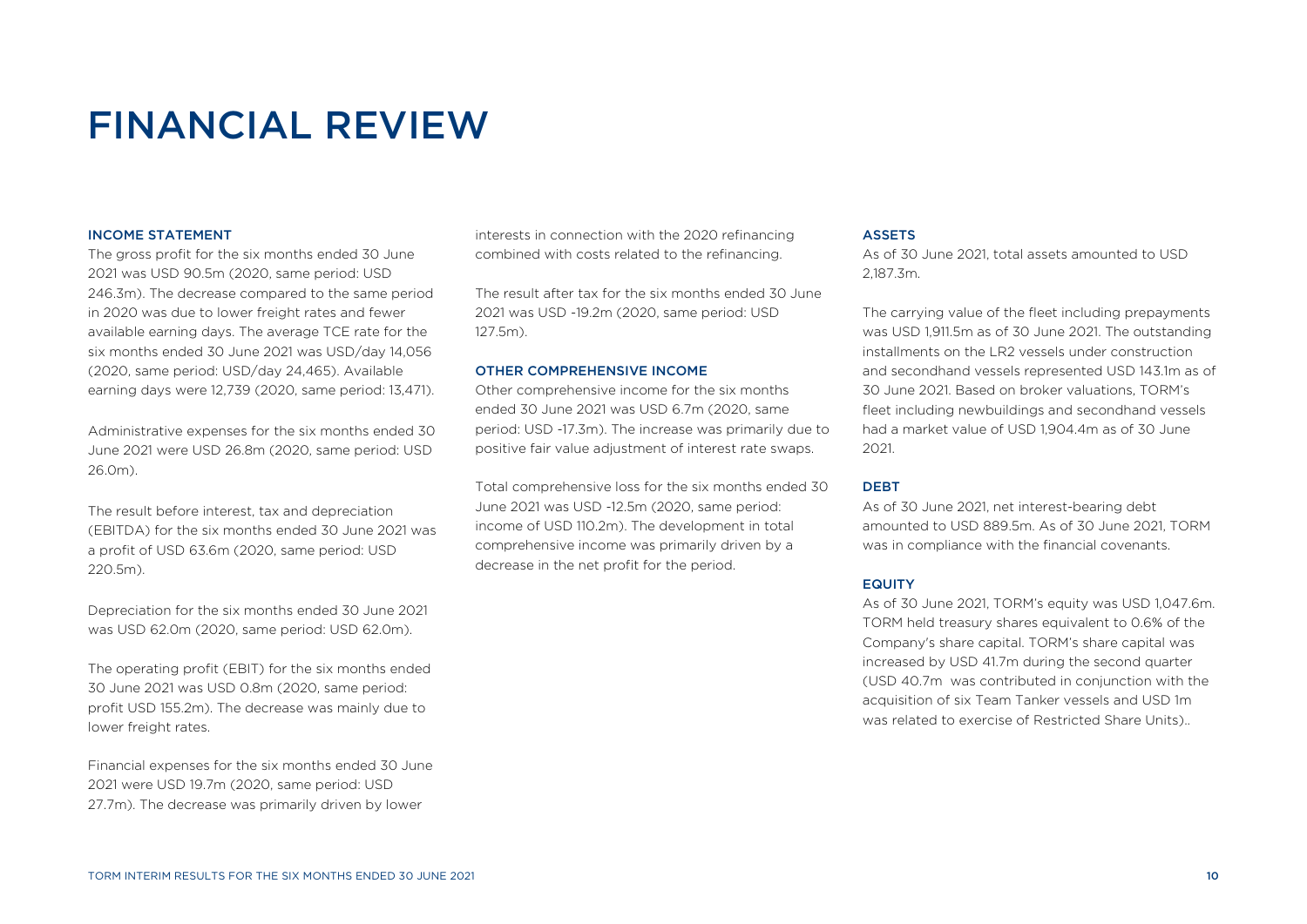## FINANCIAL REVIEW

### **LIQUIDITY**

As of 30 June March 2021, TORM's available liquidity was USD 267.4m consisting of USD 111.3m in cash and cash equivalents including restricted cash, USD 24.6m in undrawn credit facilities and USD 131.5m (net of USD 46.2m existing TORM debt to be repaid) sale and leaseback financing related the financing of two newbuildings and one secondhand and the refinancing of two LR2 vessels. Cash and cash equivalents include USD 7.1m in restricted cash, primarily related to collateral for financial instruments. As of 30 June 2021, net interest-bearing debt amounted to USD 889.5m, and TORM's net loan-to-value (NLTV) ratio was 53.9%.

As of 30 June 2021 TORM had CAPEX commitments of USD 143.1m related to two LR2 vessels under construction and related scrubbers and for take over of three secondhand vessels from Team Tankers Deep Sea and Okeanis Eco Tankers Corp, respectively. In addition, TORM has expected CAPEX of USD 2.1m for scrubber retrofit installations.

#### CASH FLOW

Cash flow from operating activities for the six months ended 30 June 2021 amounted to USD 23.2 m (2020, same period: USD 163.1m). The decrease was primarily due to a decrease in cash flows from primary activities partly set off by lower paid financial expenses.

Cash flow from investing activities for the six months ended 30 June 2021 was USD -161.6m (2020, same period: USD –102.0m). The change was primarily

driven by an increase in cash flow from investments in vessels and partly offset by cash inflow from changes in restricted cash.

Cash flow from financing activities for the six months ended 30 June 2021 was USD 153.1m (2020, same period: USD 43.1m), primarily driven by draw down in connection with vessel deliveries. In 2020, the development was primarily driven by refinancing.

Net cash flow from operating, investing and financing activities for the six months ended 30 June 2021 was USD 14.7m (2020, same period: USD 104.2m). The decrease was driven by the decrease in cash inflow from operating activities and investing activities and partly offset by an increase in net cash flow from financing activities.

### RELATED PARTY TRANSACTIONS

During the six months ended 30 June 2021, TORM's transactions with its joint venture producing scrubbers for the TORM fleet covered CAPEX of USD 0.9m in total. The joint venture will continue to assist TORM in installing scrubbers.

#### RISKS AND UNCERTAINTIES

There are a number of key risks and uncertainties which could have a material impact on the Group's performance over the remaining six months of 2021. Risks and uncertainties, along with the mitigation measures put in place to reduce risks, remain

unchanged from those published in the Annual Report 2020 and are summarized below:

- Tanker freight rates The risk of sustained low tanker freight rates or of TORM not being able to predict and act on the development of these. Furthermore, TORM is active in the cyclical product tanker industry where earnings may also be affected by seasonality and geopolitical events. The outbreak of the COVID-19 and the oil demand, supply and price development underpin the risk
- Bunker price The risk of unexpected bunker price increases not covered by corresponding freight rate increases
- Timing of sale and purchase of vessels The risk of TORM not selling and purchasing vessels timely relative to market developments and business requirements

For further information and a detailed description of the most significant risks, please refer to Note 20 of the Annual Report 2020.

### DIVIDENDS

In line with the Company's Distribution Policy to semiannually distribute 25 to 50% of net income following the half-year and full-year results, no dividends have been recommended by the Board of Directors for the six months ended 30 June 2021.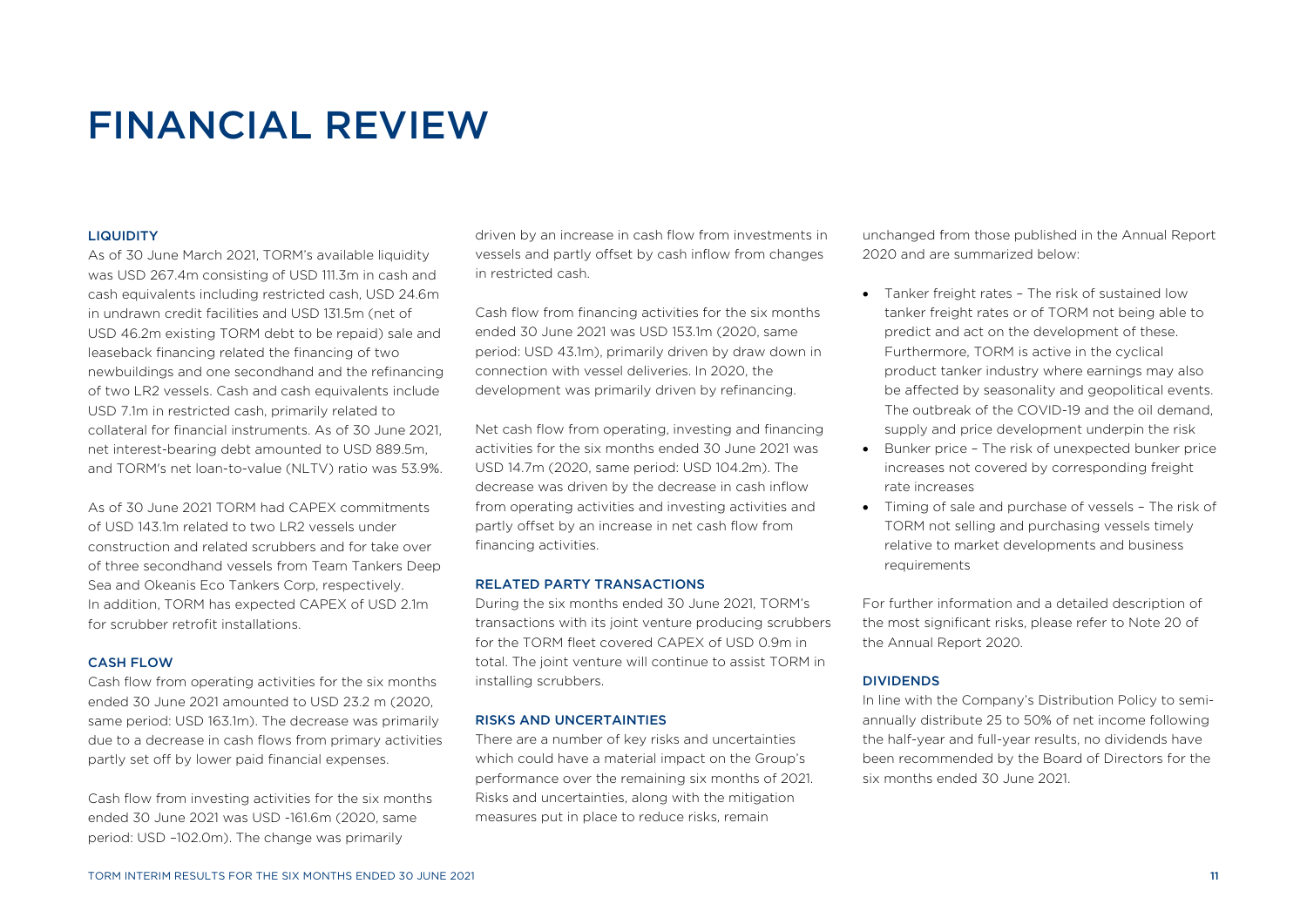## RESPONSIBILITY STATEMENT

We confirm that to the best of our knowledge:

- The condensed consolidated set of financial statements has been prepared in accordance with IAS 34 Interim Financial Reporting as adopted in the UK and as issued by the International Accounting Standards Board ("IASB")
- The interim management report includes a fair review of the important events during the first six months of the financial year and a description of the principal risks and uncertainties for the remaining six months of the year
- The interim management report includes a fair review of the material related party transactions that have taken place in the period and material changes to those described in the last annual report

#### DISCLAIMER

The interim report has been prepared solely to provide additional information to shareholders to assess the Group's strategies and the potential for those strategies to succeed. The interim report should not be relied on by any other party or for any other purpose.

The interim report contains certain forward-looking statements. These statements are made by the Directors in good faith based on the information available to them up to the time of their approval of this report. Such statements should be treated with caution due to the inherent uncertainties, including both economic and business risk factors, underlying any such forward-looking statements.

By order of the Board of Directors

Muchamil ľ

Jacob Meldgaard Executive Director 10 August 2021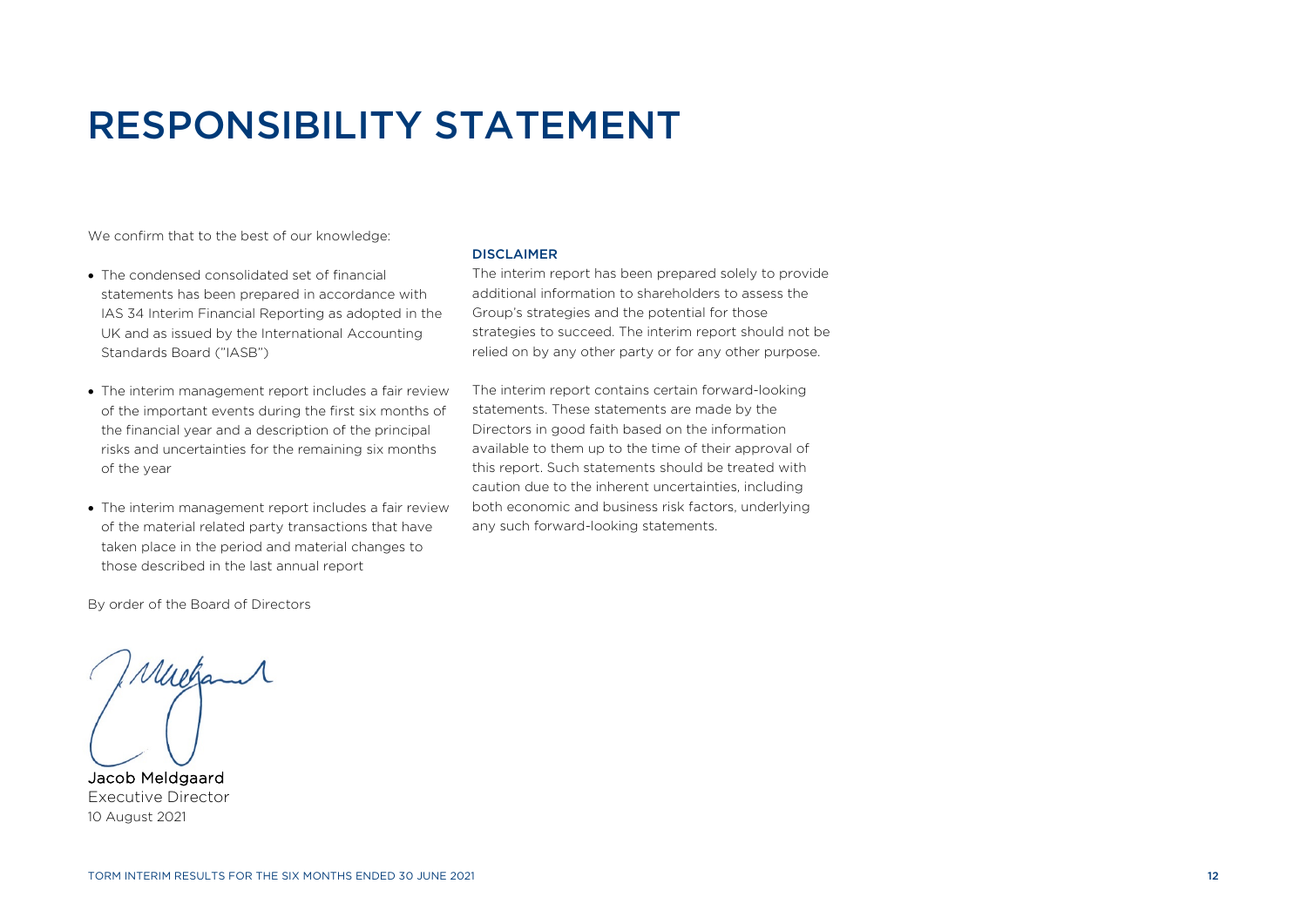### CONDENSED CONSOLIDATED INCOME STATEMENT

| <b>USDm</b>                                                     | <b>Note</b>    | Q2 2021 | Q2 2020 | Q1-Q2 2021 | Q1-Q2 2020 | FY 2020  |
|-----------------------------------------------------------------|----------------|---------|---------|------------|------------|----------|
| Revenue                                                         |                | 150.8   | 227.8   | 274.9      | 470.4      | 747.4    |
| Port expenses, bunkers and commissions                          |                | $-47.3$ | $-53.4$ | $-94.7$    | $-137.8$   | $-227.9$ |
| Operating expenses                                              | 1              | $-45.4$ | $-43.2$ | $-89.7$    | $-86.3$    | $-178.4$ |
| Profit from sale of vessels                                     |                |         | 0.2     |            | 0.2        | 1.1      |
| Administrative expenses                                         | 1, 2           | $-13.2$ | $-12.2$ | $-26.8$    | $-26.0$    | $-50.8$  |
| Other operating income and expenses                             |                | $-0.1$  | $-0.1$  | $-0.1$     | 0.1        | $-19.3$  |
| Share of profit/(loss) from joint ventures                      |                | $-0.1$  | $-0.1$  |            | $-0.1$     | $-0.2$   |
| Impairment losses and reversal of impairment on tangible assets | 2, 4           | $-0.8$  | $-3.3$  | $-0.8$     | $-3.3$     | $-11.1$  |
| Depreciation                                                    | $\overline{2}$ | $-31.5$ | $-30.6$ | $-62.0$    | $-62.0$    | $-121.9$ |
| Operating profit/(loss) (EBIT)                                  |                | 12.4    | 85.1    | 0.8        | 155.2      | 138.9    |
| Financial income                                                |                | $-0.1$  | 0.3     | 0.2        | 0.7        | 0.5      |
| Financial expenses                                              |                | $-9.9$  | $-14.0$ | $-19.7$    | $-27.7$    | $-49.9$  |
| Profit/(loss) before tax                                        |                | 2.4     | 71.4    | $-18.7$    | 128.2      | 89.5     |
| Tax                                                             |                | $-0.3$  | $-0.3$  | $-0.5$     | $-0.7$     | $-1.4$   |
| Net profit/(loss) for the period                                |                | 2.1     | 71.1    | $-19.2$    | 127.5      | 88.1     |
| <b>EARNINGS PER SHARE</b>                                       |                |         |         |            |            |          |
| Basic earnings/(loss) per share (USD)                           |                | 0.03    | 0.96    | $-0.25$    | 1.71       | 1.19     |
| Diluted earnings/(loss) per share (USD)                         |                | 0.03    | 0.96    | $-0.25$    | 1.71       | 1.19     |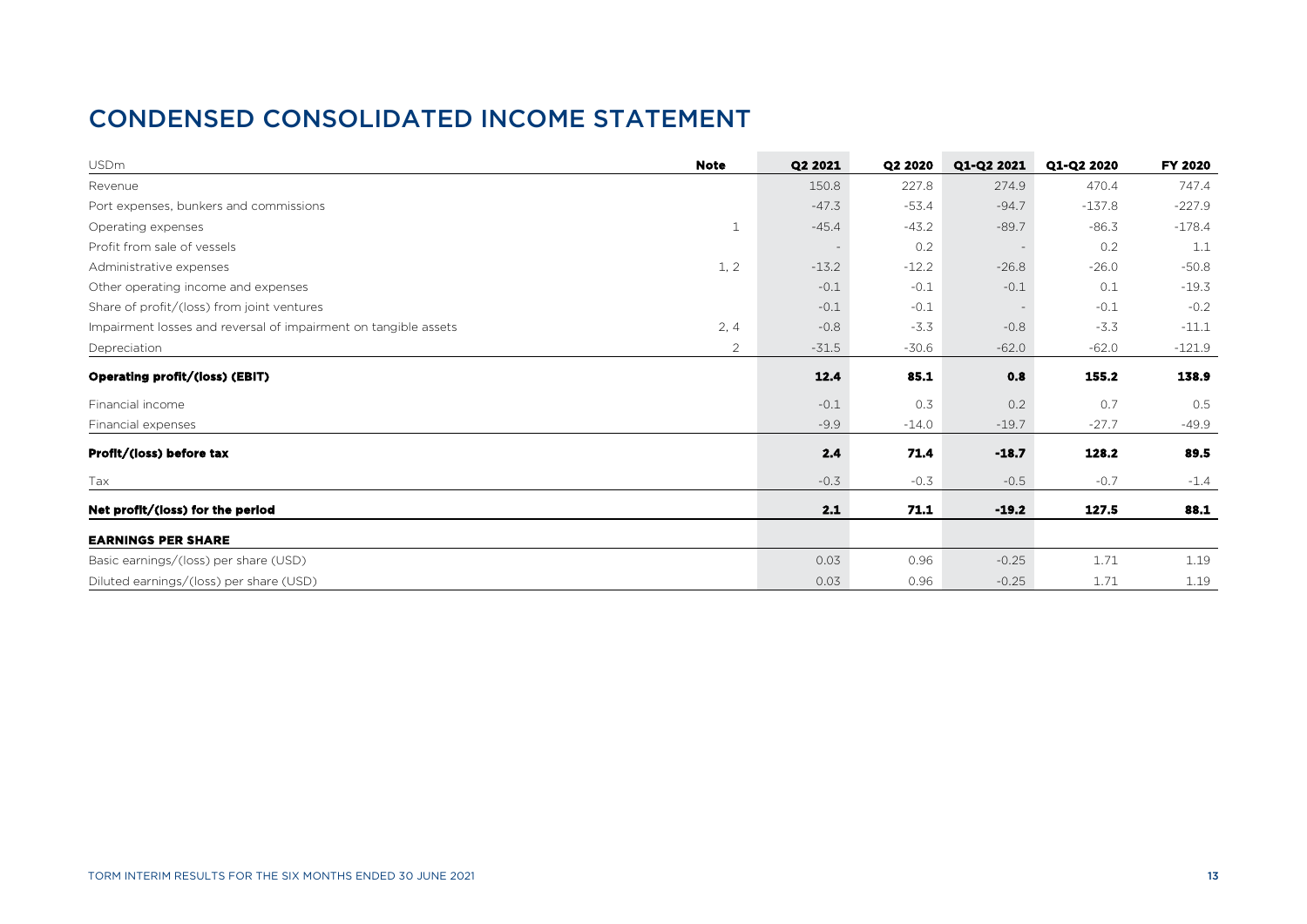### CONDENSED CONSOLIDATED STATEMENT OF COMPREHENSIVE INCOME

| <b>USDm</b>                                                                                                  | Q2 2021 | Q2 2020                  | Q1-Q2 2021 | Q1-Q2 2020 | FY 2020 |
|--------------------------------------------------------------------------------------------------------------|---------|--------------------------|------------|------------|---------|
| Net profit/(loss) for the year                                                                               | 2.1     | 71.1                     | $-19.2$    | 127.5      | 88.1    |
| Other comprehensive income/(loss):                                                                           |         |                          |            |            |         |
| Items that may be reclassified to profit or loss:                                                            |         |                          |            |            |         |
| Exchange rate adjustment arising from translation of entities using a functional currency different from USD | $-0.2$  | 0.1                      | $-0.2$     | $-0.1$     | 0.0     |
| Fair value adjustment on hedging instruments                                                                 | $-0.8$  | $-1.6$                   | 10.3       | $-19.9$    | $-2.1$  |
| Fair value adjustment on hedging instruments transferred to income statement                                 | 1.6     | $2.0^{\circ}$            | $-3.4$     | 2.7        | -6.9    |
| Items that may not be reclassified to profit or loss:                                                        |         |                          |            |            |         |
| Remeasurements of net pension and other post-retirement benefit liability or asset                           |         | $\overline{\phantom{a}}$ |            |            | 0.1     |
| Other comprehensive income/(loss) after tax <sup>1)</sup>                                                    | 0.6     | 0.5                      | 6.7        | $-17.3$    | $-8.8$  |
| Total comprehensive income/(loss) for the year                                                               | 2.7     | 71.6                     | $-12.5$    | 110.2      | 79.3    |

<sup>1)</sup> No income tax was incurred relating to other comprehensive income/(loss) items.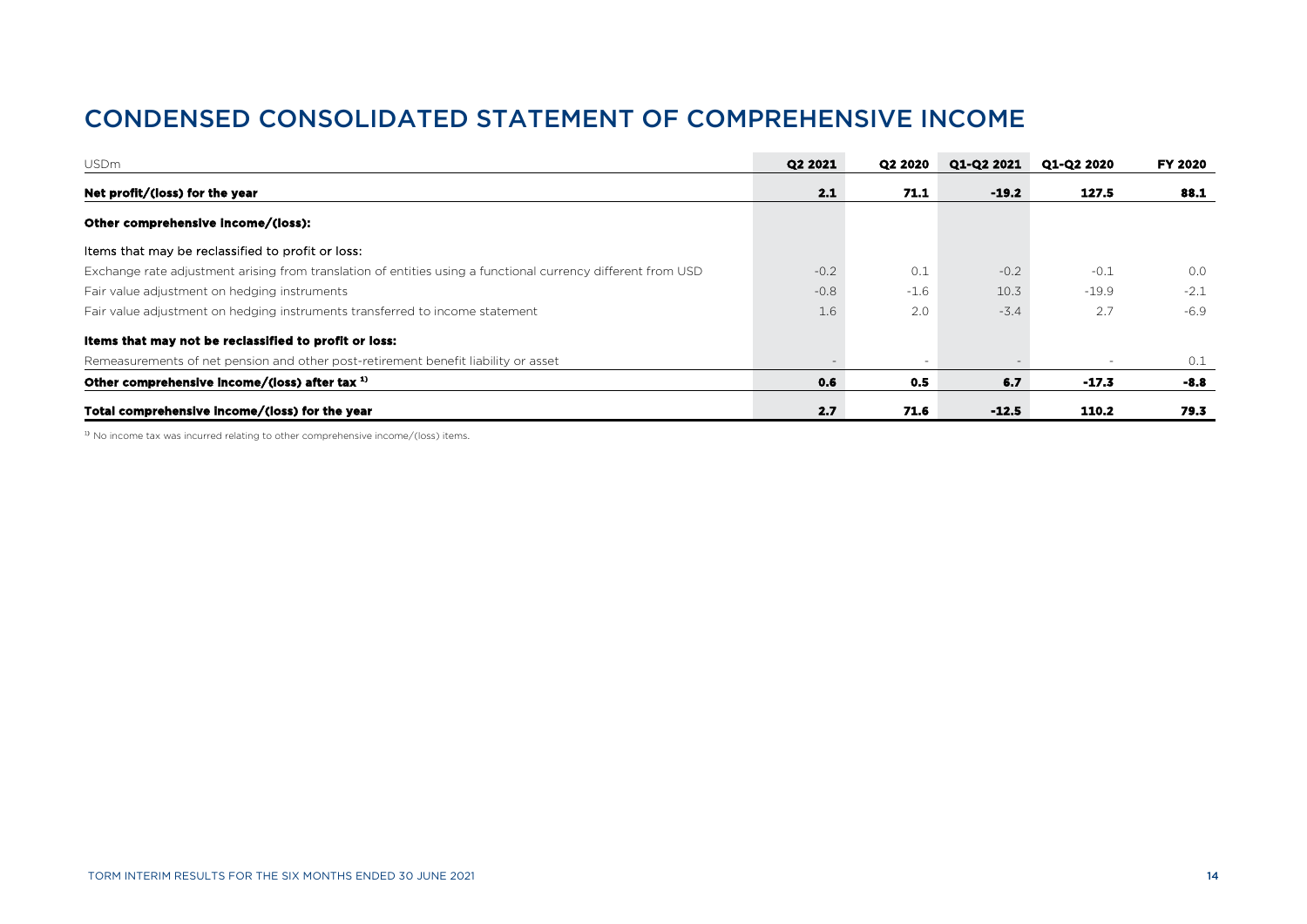### CONDENSED CONSOLIDATED BALANCE SHEET

|                                                          |                | 30 June |         | 30 June 31 December |                                      |                | 30 June |         | 30 June 31 December |
|----------------------------------------------------------|----------------|---------|---------|---------------------|--------------------------------------|----------------|---------|---------|---------------------|
| <b>USDm</b>                                              | Note           | 2021    | 2020    | 2020                | <b>USDm</b>                          | <b>Note</b>    | 2021    | 2020    | 2020                |
| <b>ASSETS</b>                                            |                |         |         |                     | <b>EQUITY AND LIABILITIES</b>        |                |         |         |                     |
| <b>NON-CURRENT ASSETS</b>                                |                |         |         |                     | <b>EQUITY</b>                        |                |         |         |                     |
| <b>Tangible fixed assets</b>                             |                |         |         |                     | Common shares                        |                | 0.8     | 0.7     | 0,7                 |
| Land and buildings                                       |                | 5.5     | 7.9     | 7.1                 | Share premium                        |                | 143,6   | 101,9   | 102,0               |
| Vessels and capitalized dry-docking                      | $\overline{2}$ | 1,878.3 | 1,762.0 | 1,722.5             | Treasury shares                      |                | $-4,2$  | $-4,2$  | $-4,2$              |
| Prepayments on vessels                                   | 3              | 33.2    | 9.5     | 12.0                | Hedging reserves                     |                | $-13,8$ | $-29,0$ | $-20,7$             |
| Other plant and operating equipment                      |                | 7.2     | 5.0     | 6.8                 | Translation reserves                 |                | 0,2     | 0,2     | 0,4                 |
| <b>Total tangible fixed assets</b>                       |                | 1,924.2 | 1,784.4 | 1,748.4             | Retained profit                      |                | 921,0   | 1.040,9 | 939,3               |
|                                                          |                |         |         |                     | <b>Total equity</b>                  |                | 1.047,6 | 1.110,5 | 1.017,5             |
| <b>Financial assets</b><br>Investments in joint ventures |                | 1.6     | 1.4     | 1.6                 | <b>LIABILITIES</b>                   |                |         |         |                     |
| Loan receivables                                         |                | 4.6     | 4.6     | 4.6                 | <b>NON-CURRENT LIABILITIES</b>       |                |         |         |                     |
| Deferred tax asset                                       |                | 0.7     |         | 0.3                 | Non-current tax liability related to |                |         |         |                     |
| <b>Total financial assets</b>                            |                | 6.9     | 6.0     | 6.5                 | held over gains                      |                | 45,2    | 44,9    | 44,9                |
|                                                          |                |         |         |                     | <b>Borrowings</b>                    | $\overline{4}$ | 823,7   | 786,3   | 739,6               |
| <b>Total non-current assets</b>                          |                | 1,931.1 | 1,790.4 | 1,754.9             | <b>Total non-current liabilities</b> |                | 868,9   | 831,2   | 784,5               |
| <b>CURRENT ASSETS</b>                                    |                |         |         |                     | <b>CURRENT LIABILITIES</b>           |                |         |         |                     |
| <b>Bunkers</b>                                           |                | 39.4    | 24.5    | 22.5                | <b>Borrowings</b>                    | $\overline{4}$ | 170,1   | 118,2   | 102,9               |
| Freight receivables                                      |                | 61.5    | 88.0    | 58.6                | Trade payables                       |                | 29,9    | 10,6    | 14,4                |
| Other receivables                                        |                | 40.8    | 10.8    | 24.8                | Current tax liabilities              |                | 1,3     | 1,5     | 1,4                 |
| Prepayments                                              |                | 3.2     | 4.2     | 2.2                 | Other liabilities                    |                | 51,2    | 63,2    | 59,6                |
| Cash and cash equivalents incl.                          |                |         |         |                     | Provisions                           | 5              | 18,3    |         | 18,3                |
| restricted cash                                          |                | 111.3   | 181.3   | 135.6               | <b>Total current liabilities</b>     |                | 270,8   | 193,5   | 196,6               |
| <b>Current assets, excluding assets</b>                  |                |         |         |                     | <b>Total liabilities</b>             |                | 1.139,7 | 1.024,7 | 981,1               |
| held-for-sale                                            |                | 256.2   | 308.8   | 243.7               |                                      |                |         |         |                     |
| Assets held-for-sale                                     |                |         | 36.0    |                     | <b>TOTAL EQUITY AND LIABILITIES</b>  |                | 2.187,3 | 2.135,2 | 1.998,6             |
| <b>Total current assets</b>                              |                | 256.2   | 344.8   | 243.7               | Contingent liabilities               | 6              |         |         |                     |
|                                                          |                |         |         |                     | Contractual obligations and rights   | 7              |         |         |                     |
| <b>TOTAL ASSETS</b>                                      |                | 2,187.3 | 2,135.2 | 1,998.6             | Post balance sheet date events       | 8              |         |         |                     |
|                                                          |                |         |         |                     | Related party transactions           | 9              |         |         |                     |

Accounting policies **10 10**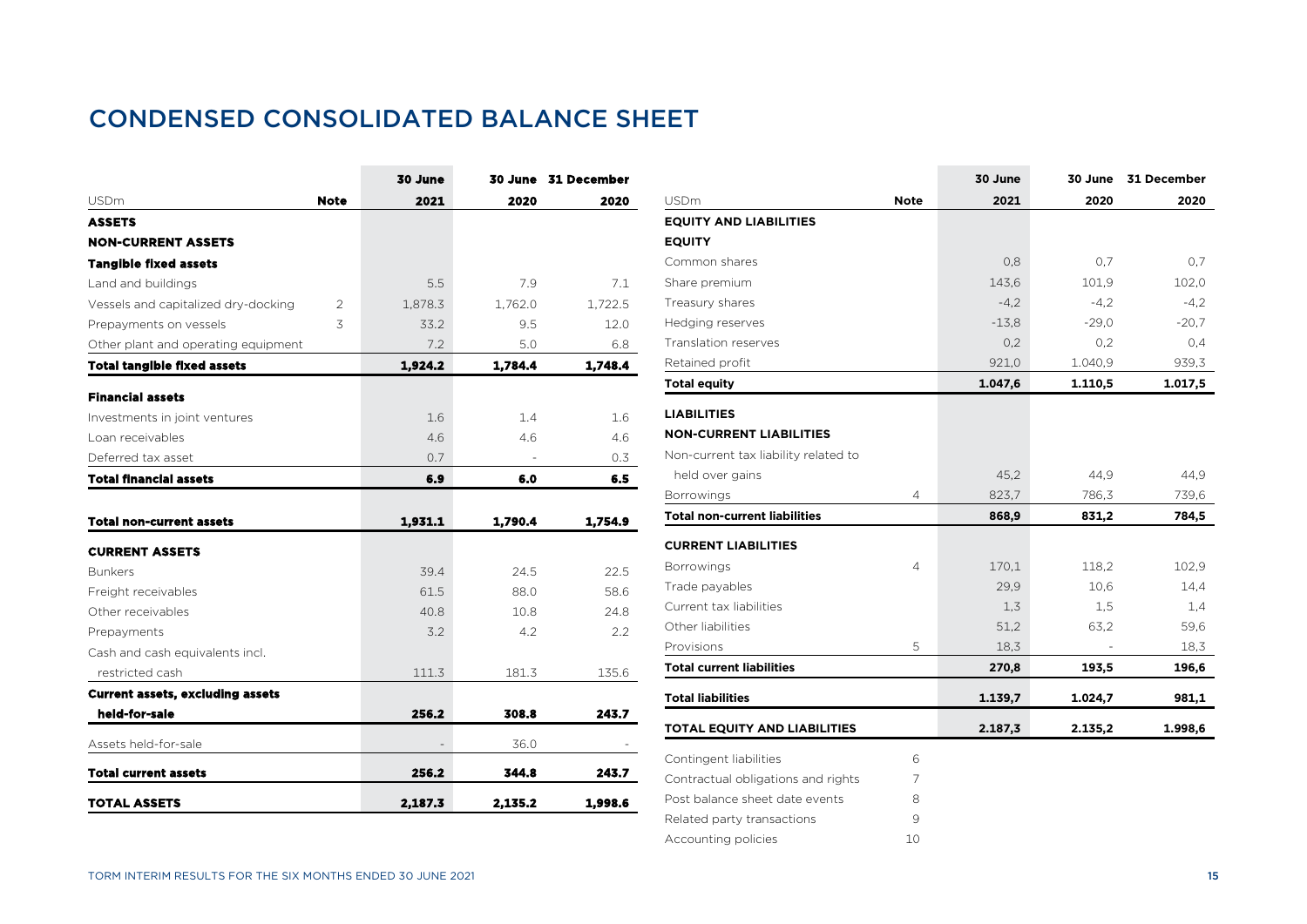### CONDENSED CONSOLIDATED STATEMENT OF CHANGES IN EQUITY 01 JANUARY- 30 JUNE

|                                                  | Common         | <b>Share</b>   | Treasury                 | <b>Hedging</b>           | <b>Translation</b>       | <b>Retained</b> |              |
|--------------------------------------------------|----------------|----------------|--------------------------|--------------------------|--------------------------|-----------------|--------------|
| <b>USDm</b>                                      | shares         | premium        | shares                   | reserves                 | reserves                 | profit          | <b>Total</b> |
| Equity as of 01 January 2021                     | 0.7            | 102.0          | $-4.2$                   | $-20.7$                  | 0.4                      | 939.3           | 1,017.5      |
| Comprehensive income/loss for the period         |                |                |                          |                          |                          |                 |              |
| Net profit/(loss) for the period                 | $\sim$         | <b>1979</b>    | $\overline{\phantom{a}}$ |                          | $\overline{\phantom{a}}$ | $-19.2$         | $-19.2$      |
| Other comprehensive income/(loss) for the period | $\sim$         | $\sim$         | ٠                        | 6.9                      | $-0.2$                   |                 | 6.7          |
| Total comprehensive income/(loss) for the period | $\blacksquare$ | $\blacksquare$ |                          | 6.9                      | $-0.2$                   | $-19.2$         | $-12.5$      |
| Capital increase                                 | 0.1            | 41.6           | $\overline{\phantom{a}}$ |                          |                          | $\sim$          | 41.7         |
| Transaction costs capital increase               | $\sim$         | $\sim$         | $\overline{\phantom{a}}$ | $\overline{\phantom{a}}$ | $\sim$                   | $-0.3$          | $-0.3$       |
| Share-based compensation                         | ۰              |                | $\overline{\phantom{a}}$ | $\overline{\phantom{a}}$ | $\overline{\phantom{a}}$ | 1.2             | $1.2$        |
| Total changes in equity for the period           | 0.1            | 41.6           | $\overline{\phantom{a}}$ | 6.9                      | $-0.2$                   | $-18.3$         | 30.1         |
| Equity as of 30 June 2021                        | 0.8            | 143.6          | $-4.2$                   | $-13.8$                  | 0.2                      | 921.0           | 1,047.6      |

|                                                  | <b>Common</b>  | Share                    | <b>Treasury</b>          | <b>Hedging</b>           | Translation              | <b>Retained</b>          |              |
|--------------------------------------------------|----------------|--------------------------|--------------------------|--------------------------|--------------------------|--------------------------|--------------|
| <b>USDm</b>                                      | shares         | premium                  | shares                   | reserves                 | reserves                 | profit                   | <b>Total</b> |
| Equity as of 01 January 2020                     | 0.7            | 101.3                    | $-2.9$                   | $-11.8$                  | 0.3                      | 920.0                    | 1,007.6      |
| Comprehensive income/(loss) for the period:      |                |                          |                          |                          |                          |                          |              |
| Net profit/(loss) for the period                 | ۰              | $\sim$                   | ٠                        | $\overline{\phantom{a}}$ | $\overline{\phantom{a}}$ | 127.5                    | 127.5        |
| Other comprehensive income/(loss) for the period | $\sim$         | $\overline{\phantom{a}}$ | $\overline{\phantom{a}}$ | $-17.2$                  | $-0.1$                   |                          | $-17.3$      |
| Total comprehensive income/(loss) for the period |                | ۰                        | ٠                        | $-17.2$                  | -0.1                     | 127.5                    | 110.2        |
| Capital increase                                 | $\sim$         | 0.6                      | $\overline{\phantom{a}}$ |                          | ۰                        |                          | 0.6          |
| Share-based compensation                         | ۰              | $\sim$                   | $\overline{\phantom{a}}$ | $\sim$                   | $\overline{\phantom{a}}$ | 0.8                      | 0.8          |
| Dividend                                         | ۰              | $\sim$                   | $\overline{\phantom{a}}$ | $\overline{\phantom{a}}$ | $\overline{\phantom{a}}$ | $-7.4$                   | $-7.4$       |
| Acquisition treasury shares, cost                | ۰              | $\sim$                   | $-1.3$                   | $\overline{\phantom{a}}$ |                          | $\overline{\phantom{a}}$ | $-1.3$       |
| Total changes in equity for the period           | $\blacksquare$ | 0.6                      | $-1.3$                   | $-17.2$                  | $-0.1$                   | 120.9                    | 102.9        |
| Equity as of 30 June 2020                        | 0.7            | 101.9                    | $-4.2$                   | $-29.0$                  | 0.2                      | 1,040.9                  | 1,110.5      |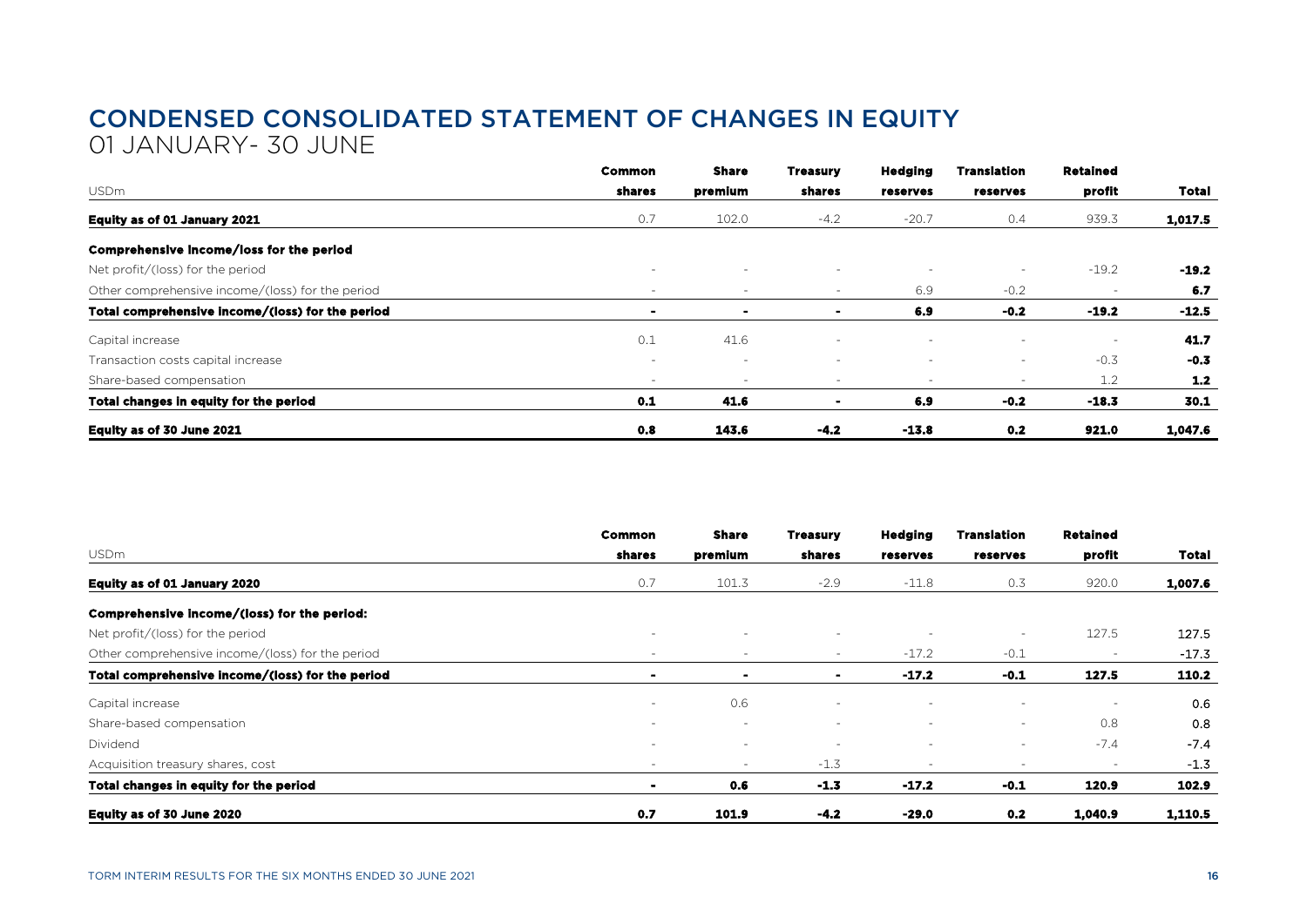### CONDENSED CONSOLIDATED CASHFLOW STATEMENT

|                                                        | Q1-Q2         | Q1-Q2   |                |
|--------------------------------------------------------|---------------|---------|----------------|
| <b>USDm</b>                                            | 2021          | 2020    | <b>FY 2020</b> |
| <b>CASH FLOW FROM OPERATING ACTIVITIES</b>             |               |         |                |
| Net profit/(loss) for the year                         | $-19.2$       | 127.5   | 88.1           |
| Reversals:                                             |               |         |                |
| Profit from sale of vessels                            |               | $-0.2$  | $-1.1$         |
| Depreciation                                           | 62.0          | 62.0    | 121.9          |
| Impairment losses and reversal of impairment losses on |               |         |                |
| tangible assets                                        | 0.8           | 3.3     | 11.1           |
| Share of profit/(loss) from joint ventures             |               | 0.1     | 0.2            |
| Financial income                                       | $-0.2$        | $-0.7$  | $-0.5$         |
| Financial expenses                                     | 19.7          | 27.7    | 49.9           |
| Tax expenses                                           | 0.5           | 0.7     | 1.4            |
| Other non-cash movements                               | $-0.6$        | 1.0     | 1.1            |
| Dividends received from joint ventures                 | 0.3           | 0.3     | 0.3            |
| Interest received and realized exchange gains          | $0.2^{\circ}$ | 0.4     | 0.6            |
| Interest paid and realized exchange losses             | $-19.9$       | $-30.9$ | $-52.9$        |
| Income taxes paid                                      | $-0.1$        | $-0.2$  | $-0.2$         |
| Change in bunkers, receivables and payables, etc.      | $-20.3$       | $-27.9$ | 15.9           |
| Net cash flow from operating activities                | 23.2          | 163.1   | 235.8          |

|                                                       | Q1-Q2    | Q1-Q2    |          |
|-------------------------------------------------------|----------|----------|----------|
| <b>USDm</b>                                           | 2021     | 2020     | FY 2020  |
| <b>CASH FLOW FROM INVESTING ACTIVITIES</b>            |          |          |          |
| Investment in tangible fixed assets                   | $-210.5$ | $-116.4$ | $-173.1$ |
| Sale of tangible fixed assets                         | 10.0     | 19.0     | 83.7     |
| Change in restricted cash                             | 38.9     | $-4.6$   | $-30.4$  |
| Net cash flow from investing activities               | $-161.6$ | $-102.0$ | $-119.8$ |
| <b>CASH FLOW FROM FINANCING ACTIVITIES</b>            |          |          |          |
| Proceeds, borrowings                                  | 210.6    | 549.0    | 734.3    |
| Repayment, borrowings                                 | $-58.2$  | $-497.8$ | $-746.5$ |
| Dividend paid                                         |          | $-7.4$   | $-70.6$  |
| Capital increase                                      | 1.0      | 0.6      | 0.8      |
| Transaction costs share issue                         | $-0.3$   |          |          |
| Purchase/disposal of treasury shares                  |          | $-1.3$   | $-1.3$   |
| Net cash flow from financing activities               | 153.1    | 43.1     | $-83.3$  |
| Net cash flow from operating, investing and financing |          |          |          |
| activities                                            | 14.7     | 104.2    | 32.7     |
| Cash and cash equivalents beginning balance           | 89.5     | 56.9     | 56.8     |
| <b>Cash and cash equivalents ending balance</b>       | 104.2    | 161.1    | 89.5     |
| Restricted cash equivalents ending balance            | 7.1      | 20.2     | 46.1     |
| Cash and cash equivalents including restricted cash   |          |          |          |
| ending balance                                        | 111.3    | 181.3    | 135.6    |

the property of the con-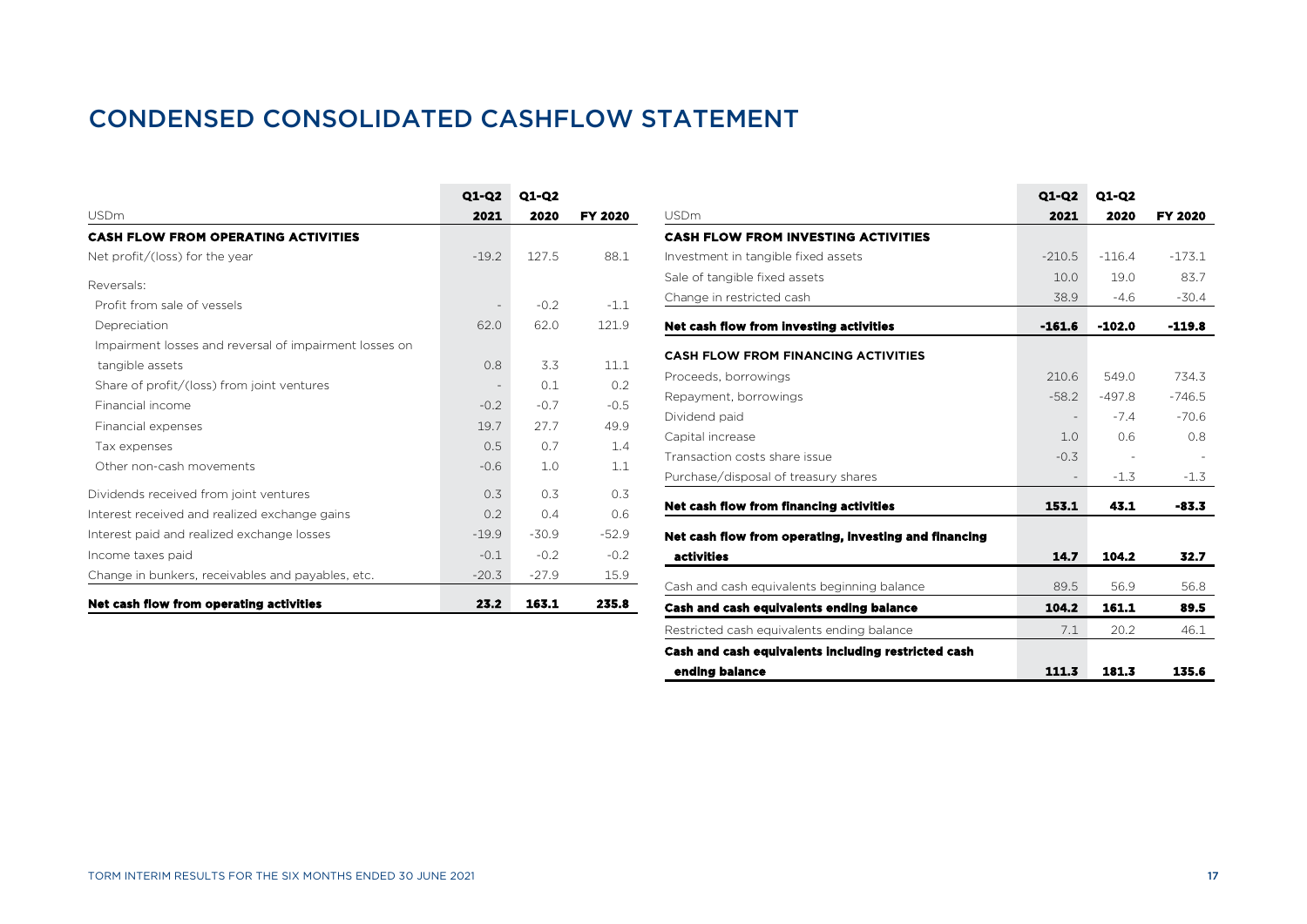### **NOTE 1 – STAFF COSTS**

|                                     | Q <sub>2</sub> | Q <sub>2</sub> | Q1-Q2 | Q1-Q2 | FΥ   |
|-------------------------------------|----------------|----------------|-------|-------|------|
| <b>USDm</b>                         | 2021           | 2020           | 2021  | 2020  | 2020 |
|                                     |                |                |       |       |      |
| Included in operating expenses      | 2.4            | 2.3            | 4.8   | 4.2   | 9.2  |
| Included in administrative expenses | 11.1           | 10.1           | 224   | 21.1  | 41.5 |
| <b>Total staff costs</b>            | 13.5           | 12.4           | 27.2  | 25.3  | 50.7 |

### **NOTE 2 – VESSELS AND CAPITALIZED DRY-DOCKING**

Included in the carrying amount for "Vessels and capitalized dry-docking" are capitalized drydocking costs in the amount of USD 72.4m (30 June 2020: USD 60.4m, 31 December 2020: USD 66.1m).

The depreciation for the six months ended 30 June 2021 related to "Other plant and operating equipment" of USD 1.2m (30 June 2020: USD 0.5m, 31 December 2020: USD 1.2m) and "Land and buildings" of USD 1.0m (30 June 2020: USD 1.1m, 31 December 2020: USD 2.3m) is related to the "Administrative expenses".

#### **Impairment assessment**

For determination of the vessel values, TORM has carried out an impairment indicator assessment of the most significant assumptions used in the fair value and value in use calculations for the Annual Report 2020 (please refer to Note 8 in the Annual Report 2020). Based on this, TORM has assessed that no impairment indicators are noted, as there were no significant changes in the assumptions to either the fair value or the value in use, and therefore TORM does not find any need to reassess the recoverable amount as of 30 June 2021.

#### **Assets held-for-sale**

During the first six months of 2021, TORM sold one vessel, which was delivered to the new owner in May 2021. The sale resulted in an impairment loss of USD 0.8m recognized in the income statement.

### **NOTE 2** – continued

|                                            | 30 June |         | 30 June 31 December |
|--------------------------------------------|---------|---------|---------------------|
| <b>USDm</b>                                | 2021    | 2020    | 2020                |
| Cost:                                      |         |         |                     |
| Balance as of beginning of period          | 2.160,1 | 2.064.2 | 2.064.2             |
| Additions                                  | 224,3   | 48.1    | 102,5               |
| Disposals                                  | $-15,2$ | $-14.5$ | $-29.8$             |
| Transferred from prepayments               | 1,6     | 148,1   | 148,1               |
| Transferred to assets held-for-sale        | $-17,2$ | $-76,2$ | $-124.9$            |
| <b>Balance</b>                             | 2.353,6 | 2.169,7 | 2.160,1             |
| <b>Depreciation:</b>                       |         |         |                     |
| Balance as of beginning of period          | 406,2   | 360,6   | 360,6               |
| Disposals                                  | $-15,2$ | $-14.5$ | $-29.8$             |
| Depreciation for the period                | 59,8    | 60.4    | 118,4               |
| Transferred to assets held-for-sale        | $-6,5$  | $-25,2$ | $-43,0$             |
| <b>Balance</b>                             | 444.3   | 381.3   | 406.2               |
| Impairment:                                |         |         |                     |
| Balance as of beginning of period          | 31,4    | 28,8    | 28,8                |
| Impairment losses on tangible fixed assets | 0,8     | 3,3     | 11,1                |
| Transferred to assets held-for-sale        | $-1,2$  | $-5,7$  | $-8,5$              |
| <b>Balance</b>                             | 31,0    | 26,4    | 31,4                |
| <b>Carrying amount</b>                     | 1.878,3 | 1.762,0 | 1.722,5             |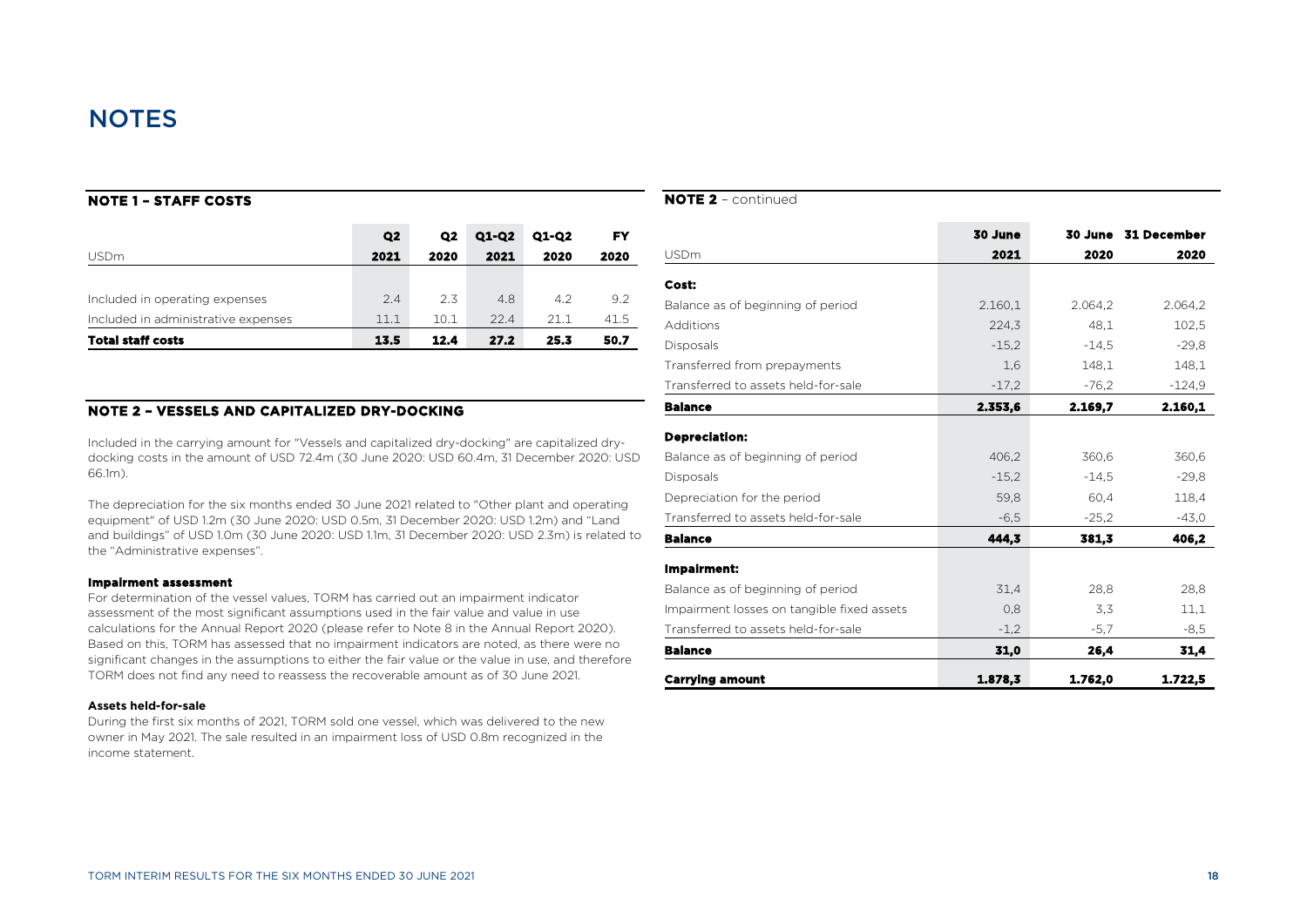### **NOTE 3 – PREPAYMENTS ON VESSELS**

|                                   | 30 June |          | 30 June 31 December |
|-----------------------------------|---------|----------|---------------------|
| <b>USDm</b>                       | 2021    | 2020     | 2020                |
|                                   |         |          |                     |
| Balance as of beginning of period | 12.0    | 95.0     | 95.0                |
| <b>Additions</b>                  | 22.8    | 62.6     | 65.1                |
| Transferred to vessels            | $-1.6$  | $-148.1$ | $-148.1$            |
| <b>Carrying amount</b>            | 33.2    | 9.5      | 12.0                |

### **NOTE 4 – MORTGAGE DEBT AND BANK LOANS**

|                                              | 30 June | 30 June | 31 December |
|----------------------------------------------|---------|---------|-------------|
| <b>USDm</b>                                  | 2021    | 2020    | 2020        |
|                                              |         |         |             |
| Mortgage debt and bank loans to be repaid as |         |         |             |
| follows:                                     |         |         |             |
| Falling due within one year                  | 170.0   | 118.0   | 101.8       |
| Falling due between one and two years        | 124,3   | 156.6   | 101,9       |
| Falling due between two and three years      | 122,1   | 108.0   | 102.1       |
| Falling due between three and four years     | 126.0   | 92.1    | 114.4       |
| Falling due between four and five years      | 207.2   | 96.9    | 106.9       |
| Falling due after five years                 | 248.9   | 335.5   | 315,3       |
| <b>Total</b>                                 | 998,5   | 907,1   | 842,4       |

The presented amounts to be repaid do not include directly related costs arising from the issuing of the loans of USD 11.6m (30 june 2020: USD 11.2m, 31 December 2020: USD 10.9m), which are amortized over the term of the loans and debt regarding Land and buildings & Other plant and operating equipment USD 6.9m (30 June 2020: USD 8.6m, 31 December 2020: USD 8.3m)

As of 30 June 2021, TORM was in compliance with the financial covenants. TORM expects to remain in compliance with the financial covenants in the remaining period of 2021.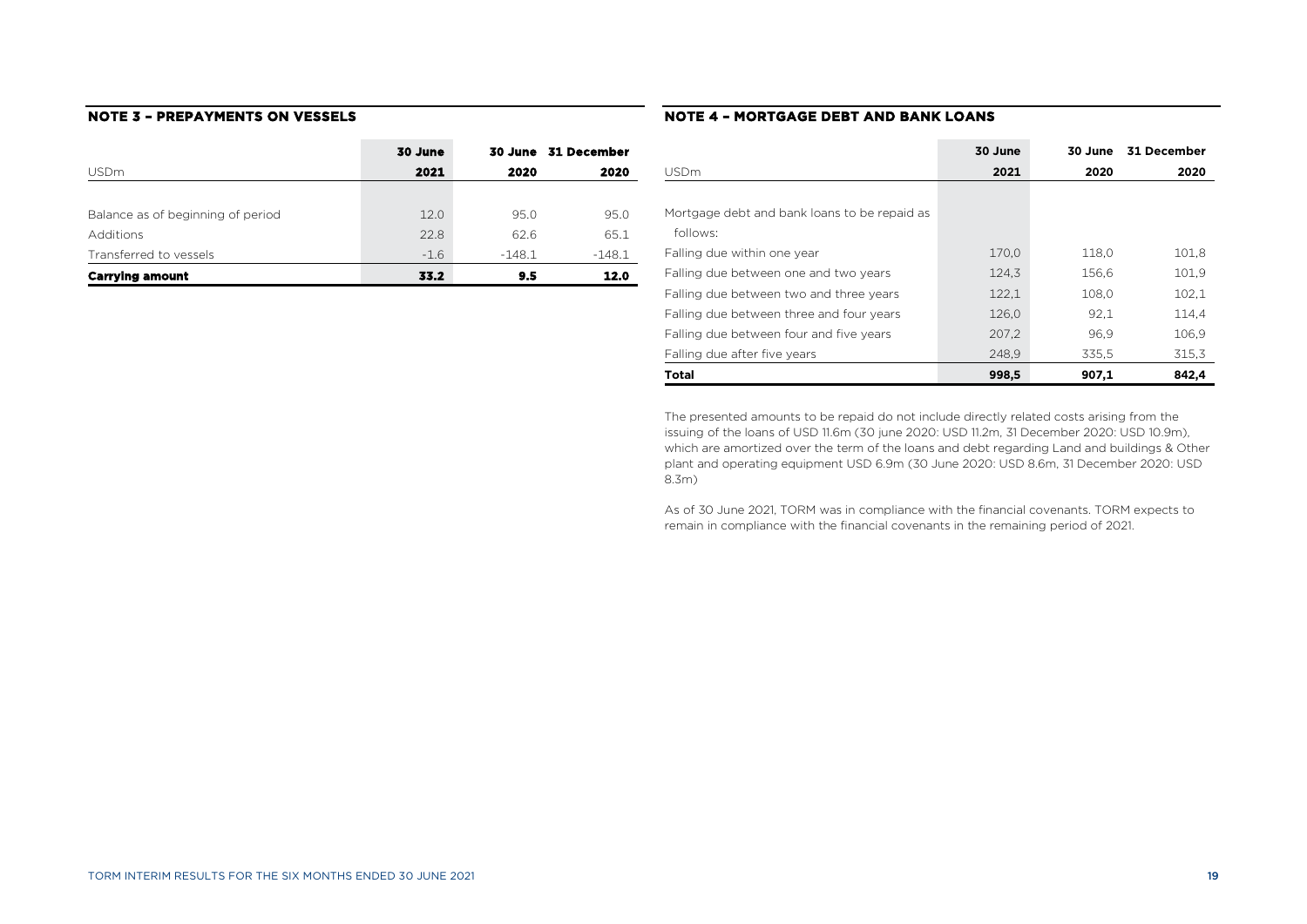### **NOTE 5 – PROVISIONS**

In 2020 the Group was involved in two cargo claims, both relating to one customer having issued indemnities to TORM for safe discharge of cargoes, and not being able to honor those indemnity obligations. Both cases involved irregular activities by the customer in relation to the handling of bills of lading. Legal action has been initiated by the Group in the UK and in India against the customer and a number of individual owners and management representatives. The Group has recognized provisions in the total amount of USD 18.3m relating to the two claims. The proceedings are ongoing and therefore the provisions recognized are subject to uncertainty related to both timing and amount.

### **NOTE 6 – CONTINGENT LIABILITIES**

The Group is involved in certain legal proceedings and disputes. It is Management's opinion that the outcome of these proceedings and disputes will not have any material impact on the Group's financial position, results of operations and cash flows.

The Group operates in a wide variety of jurisdictions, in some of which the tax law is subject to varying interpretations and potentially inconsistent enforcement. As a result, there can be practical uncertainties in applying tax legislation to the Group's activities. Whilst the Group considers that it operates in accordance with applicable tax law, there are potential tax exposures in respect of its operations, the impact of which cannot be reliably estimated but could be material.

### **NOTE 7 – CONTRACTUAL OBLIGATIONS AND RIGHTS**

As of 30 June 2021, TORM has contractual obligations regarding investment commitments including newbuilding and secondhand commitments of USD 143.1.m (30 june 2020: USD 85.9m, 31 December 2020: USD 100.6m).

### **NOTE 8 – POST BALANCE SHEET DATE EVENTS**

On 06 July 2021, 730,057 A-shares were issued as result of the delivery of the seventh vessel in the TEAM Tankers Deep Sea Ltd transaction, the MR vessel TEAM Leader.

On 23 July 2021, 824,895 A-shares were issued as result of the delivery of the eighth vessel in the TEAM Tankers Deep Sea Ltd transaction, the MR vessel TEAM Allegro.

In July and August TORM completed sale and leaseback transactions with a Chinese financial institution on TORM Herdis and TORM Hellerup with net proceeds of USD 24m.

### **NOTE 9 – RELATED PARTY TRANSACTIONS**

During the six months ended 30 June 2021, TORM's transactions with its joint venture producing scrubbers for the TORM fleet covered CAPEX of USD 0.9m in total. The joint venture will continue to assist TORM in installing scrubbers.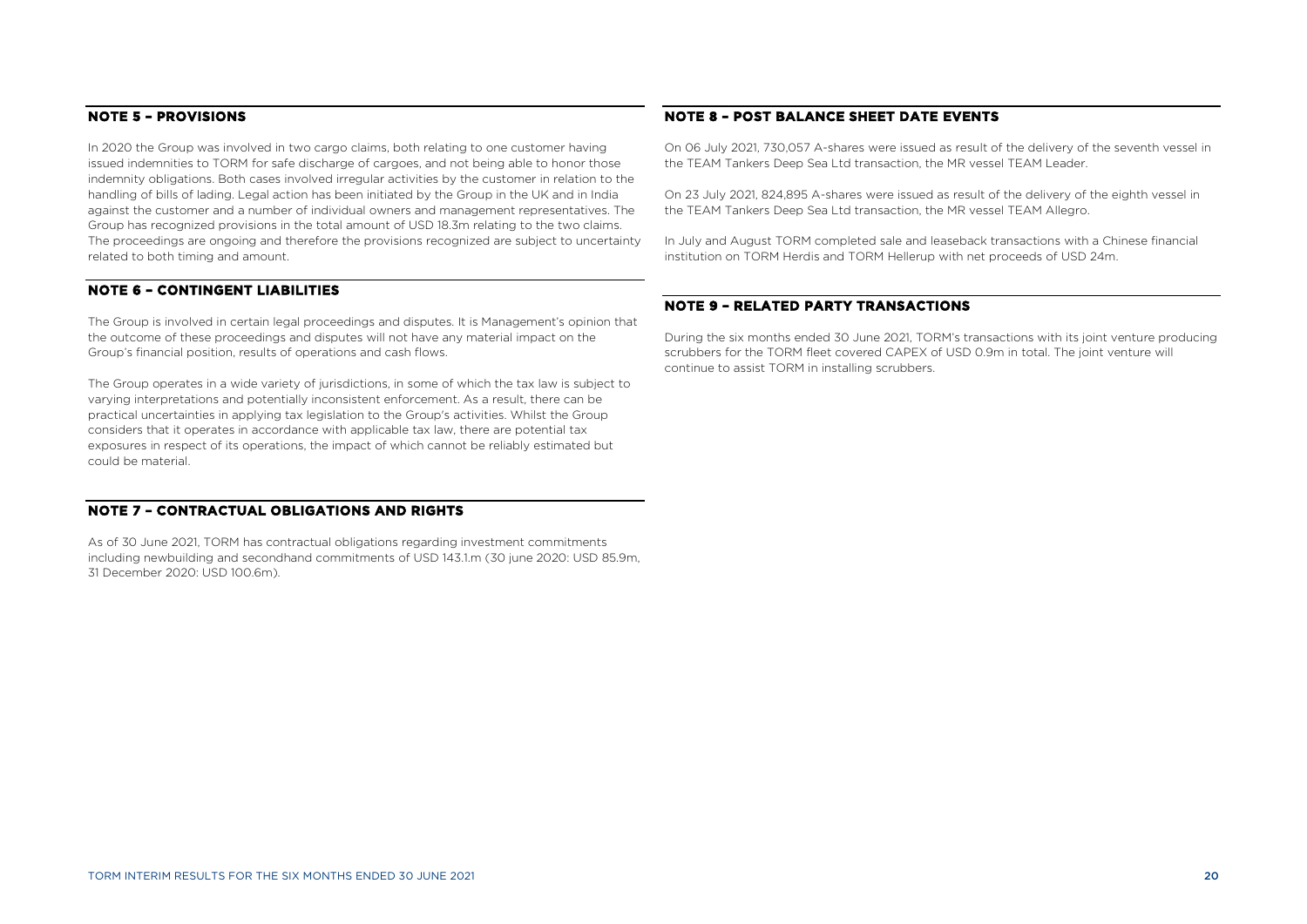### **NOTE 10 – ACCOUNTING POLICIES**

#### **General information**

The information for the year ended 31 December 202 0 does not constitute statutory accounts as defined in section 43 4 of the Companies Act 2006. A copy of the statutory accounts for that year has been delivered to the Registrar of Companies. The auditor's report on those accounts was not qualified, did not include a reference to any matters to which the auditors drew attention by way of emphasis without qualifying the report and did not contain statements under section 498(2) or (3) of the Companies Act 2006.

#### **Significant accounting policies**

As a result of the UK's withdrawal from the European Union on 31 December 2020, the financial statements of the Group for year ending 31 December 2021 will be prepared under UK -adopted International Accounting Standards. Accordingly, the interim report for the period 1 January -30 June 2021 is presented in accordance with IAS 34 "Interim Financial Reporting" as adopted in the UK and as issued by the IASB .

Except where stated otherwise, the interim report has been prepared using the same accounting policies and methods of computation as the Annual Report 2020. New standards effective for annual periods beginning 1 January 20 2 1 have not had any material effect on the interim report. The accounting policies are described in more detail in the Annual Report 2020. The interim report for the period 1 January - 30 June 202 1 is not audited or reviewed, in line with normal practice.

For critical estimates and judgements, please refer to the Annual report 2020, page 120 .

#### **Going concern**

The Group monitors its funding position throughout the year to ensure that it has access to sufficient funds to meet its forecast cash requirements, including newbuilding and loan commitments, and to monitor compliance with the financial covenants within its loan facilities. As of 30 June 202 1, TORM's available liquidity including undrawn and committed facilities was USD 267.4 m, including a total cash position of USD 1 1 1 . 3 m (including restricted cash of USD 7 . 1m ). TORM's net interest -bearing debt was USD 889. 5 m , and the net debt loan -to -value ratio was 5 4%. TORM performs sensitivity calculations to reflect different scenarios including, but not limited to, future freight rates and vessel valuations in order to identify risks to future liquidity and covenant compliance and to enable Management to take corrective actions, if required. The principal risks and uncertainties facing the Group are set out on page [ 1 1 ] . Currently , extra attention is given to the implications of COVID -19 on TORM's operations and the associated effects on the product tanker market. The expected effect s including Covid -19 have been addressed in the sensitivity analysis.

The Board of Directors has considered the Group's cash flow forecasts and the expected compliance with the Company's financial covenants for a period of not less than 12 months from the date of approval of this interim report. Based on this review, the Board of Directors has a reasonable expectation that, taking into account reasonably possible changes in trading performance and vessel valuations, the Group will be able to continue in operational existence and comply with its financial covenants for a period of not less than 12 months from the date of approval of this interim report. Accordingly, the Group continues to adopt the going concern basis in preparing its financial statements.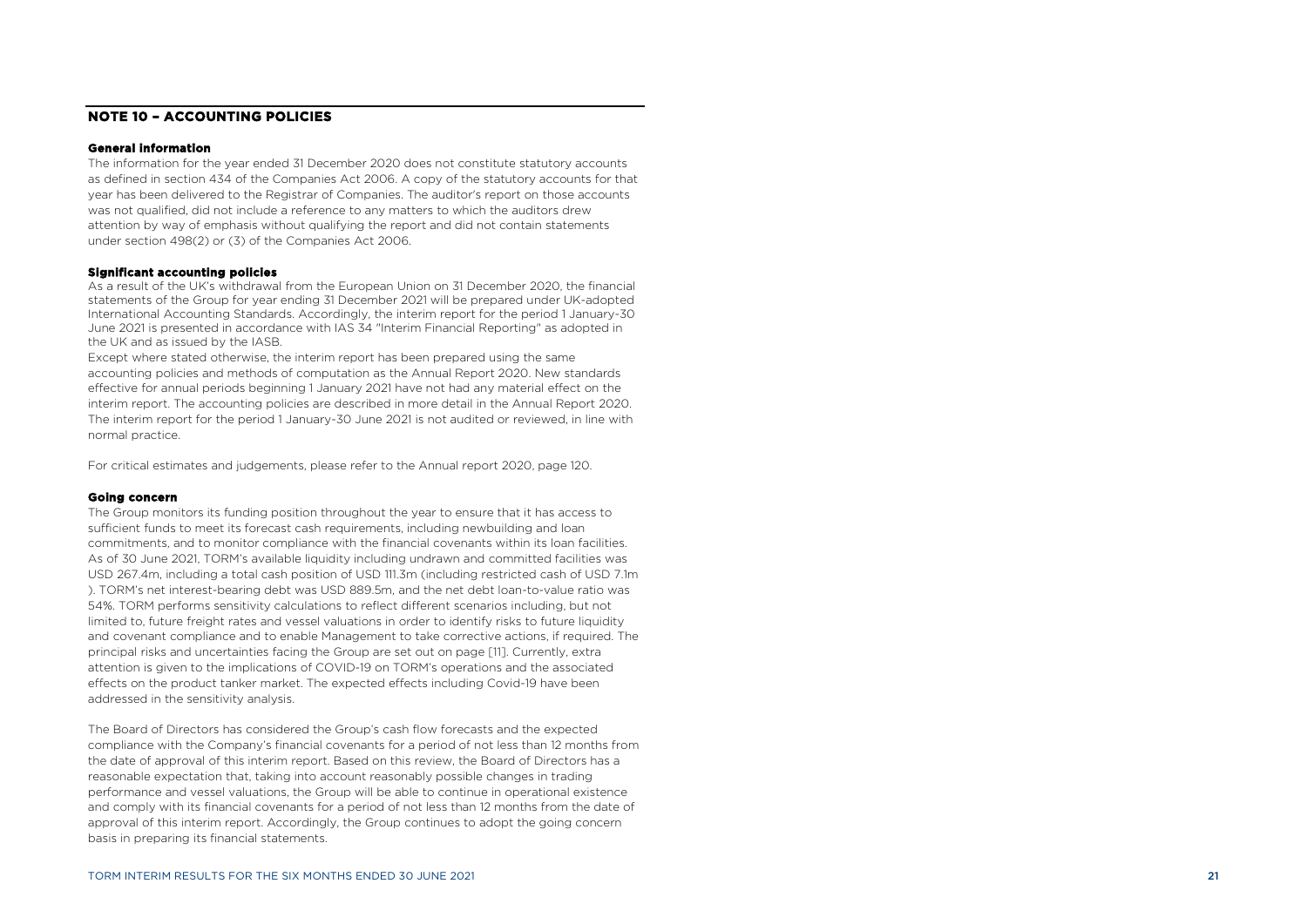### CONDENSED CONSOLIDATED INCOME STATEMENT PER QUARTER

| <b>USDm</b>                                                     | Q2 2021 | Q1 2021 | Q4 2020 | Q3 2020 | Q2 2020 |
|-----------------------------------------------------------------|---------|---------|---------|---------|---------|
| Revenue                                                         | 150.8   | 124.1   | 116.3   | 160.7   | 227.8   |
| Port expenses, bunkers and commissions                          | $-47.3$ | $-47.4$ | $-39.3$ | $-50.8$ | $-53.4$ |
| Operating expenses                                              | $-45.4$ | $-44.3$ | $-45.0$ | $-47.1$ | $-43.2$ |
| Profit from sale of vessels                                     |         |         | 0.1     | 0.8     | 0.2     |
| Administrative expenses                                         | $-13.2$ | $-13.6$ | $-13.1$ | $-11.7$ | $-12.2$ |
| Other operating income and expenses                             | $-0.1$  |         | $-11.0$ | $-8.4$  | $-0.1$  |
| Share of profit/(loss) from joint ventures                      | $-0.1$  | 0.1     | 0.0     | $-0.1$  | $-0.1$  |
| Impairment losses and reversal of impairment on tangible assets | $-0.8$  |         | $-6.3$  | $-1.5$  | $-3.3$  |
| Depreciation                                                    | $-31.5$ | $-30.5$ | $-30.4$ | $-29.5$ | $-30.6$ |
| Operating profit/(loss) (EBIT)                                  | 12.4    | $-11.6$ | $-28.7$ | 12.4    | 85.1    |
| Financial income                                                | $-0.1$  | 0.3     | $-0.8$  | 0.1     | 0.3     |
| Financial expenses                                              | $-9.9$  | $-9.8$  | $-10.2$ | $-11.5$ | $-14.0$ |
| Profit/(loss) before tax                                        | 2.4     | $-21.1$ | $-39.7$ | 1.0     | 71.4    |
| Tax                                                             | $-0.3$  | $-0.2$  | $-0.3$  | $-0.4$  | $-0.3$  |
| Net profit/(loss) for the period                                | 2.1     | $-21.3$ | $-40.0$ | 0.6     | 71.1    |
|                                                                 |         |         |         |         |         |
| <b>EARNINGS PER SHARE</b>                                       |         |         |         |         |         |
| Basic earnings/(loss) per share (USD)                           | 0.03    | $-0.29$ | $-0.54$ | 0.01    | 0.96    |
| Diluted earnings/(loss) per share (USD)                         | 0.03    | $-0.28$ | $-0.54$ | 0.01    | 0.96    |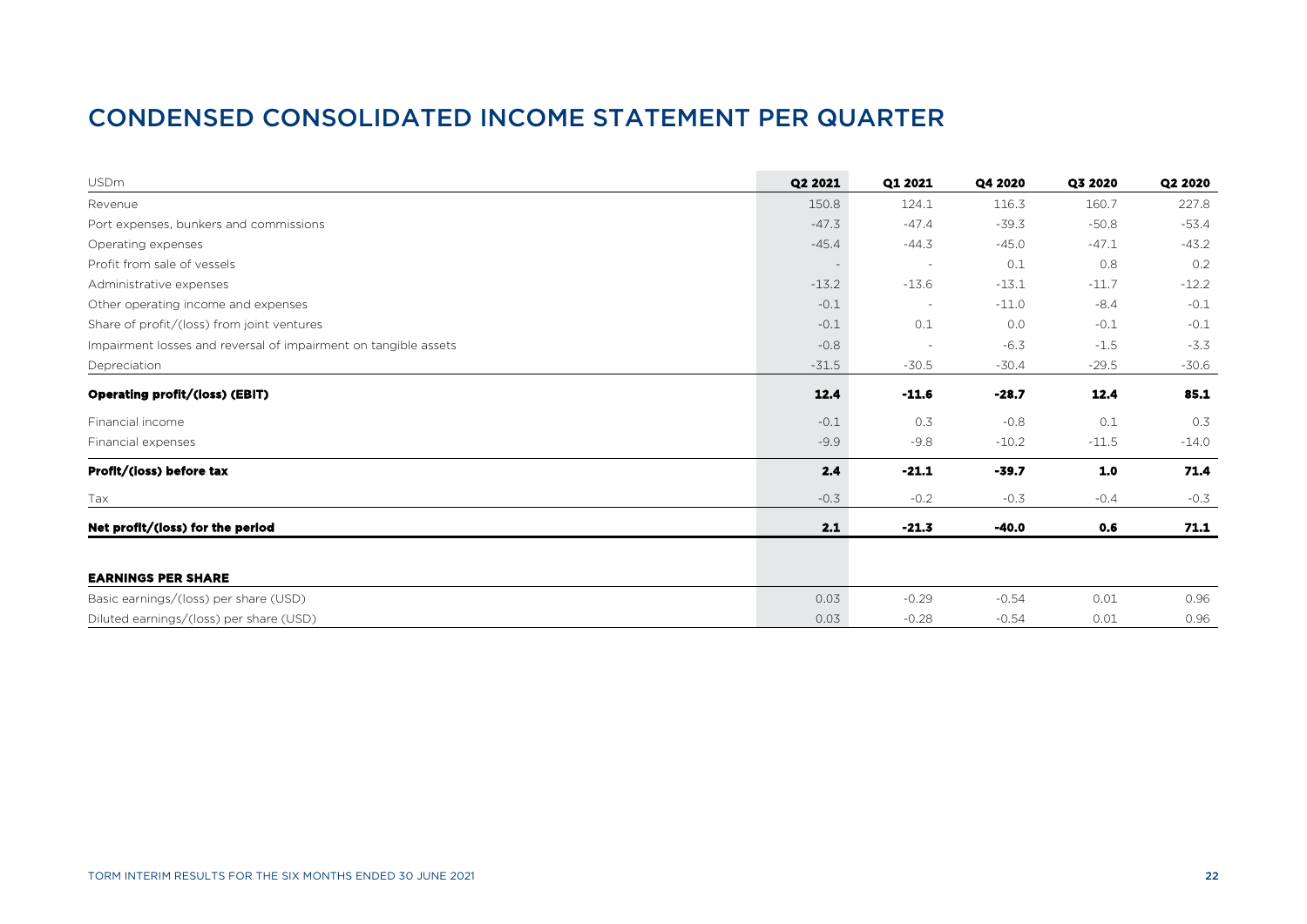### CONDENSED CONSOLIDATED STATEMENT OF CASH FLOW PER QUARTER

| <b>USDm</b>                                                            | Q2 2021 | Q1 2021 | Q4 2020                  | Q3 2020                  | Q2 2020 |
|------------------------------------------------------------------------|---------|---------|--------------------------|--------------------------|---------|
| <b>CASH FLOW FROM OPERATING ACTIVITIES</b>                             |         |         |                          |                          |         |
| Net profit/(loss) for the year                                         | 2.1     | $-21.3$ | $-40.0$                  | 0.6                      | 71.1    |
| Reversals:                                                             |         |         |                          |                          |         |
| Profit from sale of vessels                                            |         |         | $-0.1$                   | $-0.8$                   | $-0.2$  |
| Depreciation                                                           | 31.5    | 30.5    | 30.4                     | 29.5                     | 30.6    |
| Impairment losses and reversal of impairment losses on tangible assets | 0.8     |         | 6.3                      | 1.5                      | 3.3     |
| Share of profit/(loss) from joint ventures                             | 0.1     | $-0.1$  |                          | 0.1                      | 0.1     |
| Financial income                                                       | 0.1     | $-0.3$  | 0.8                      | $-0.1$                   | $-0.3$  |
| Financial expenses                                                     | 9.9     | 9.8     | 10.2                     | 11.5                     | 14.0    |
| Tax expenses                                                           | 0.3     | 0.2     | 0.3                      | 0.4                      | 0.3     |
| Other non-cash movements                                               | $-7.6$  | 7.0     | 0.4                      | $-0.3$                   | 0.4     |
| Dividends received from joint ventures                                 |         | 0.3     | $\overline{\phantom{a}}$ | $\overline{\phantom{a}}$ | $\sim$  |
| Interest received and realized exchange gains                          | 0.1     | 0.1     | 0.1                      | 0.1                      | 0.3     |
| Interest paid and realized exchange losses                             | $-9.9$  | $-10.0$ | $-10.6$                  | $-11.4$                  | $-12.2$ |
| Income taxes paid                                                      | 0.1     | $-0.2$  |                          | $\overline{\phantom{a}}$ | $\sim$  |
| Change in bunkers, receivables and payables, etc.                      | $-14.1$ | $-6.2$  | 22.4                     | 21.4                     | 5.9     |
| Net cash flow from operating activities                                | 13.4    | 9.8     | 20.2                     | 52.5                     | 113.3   |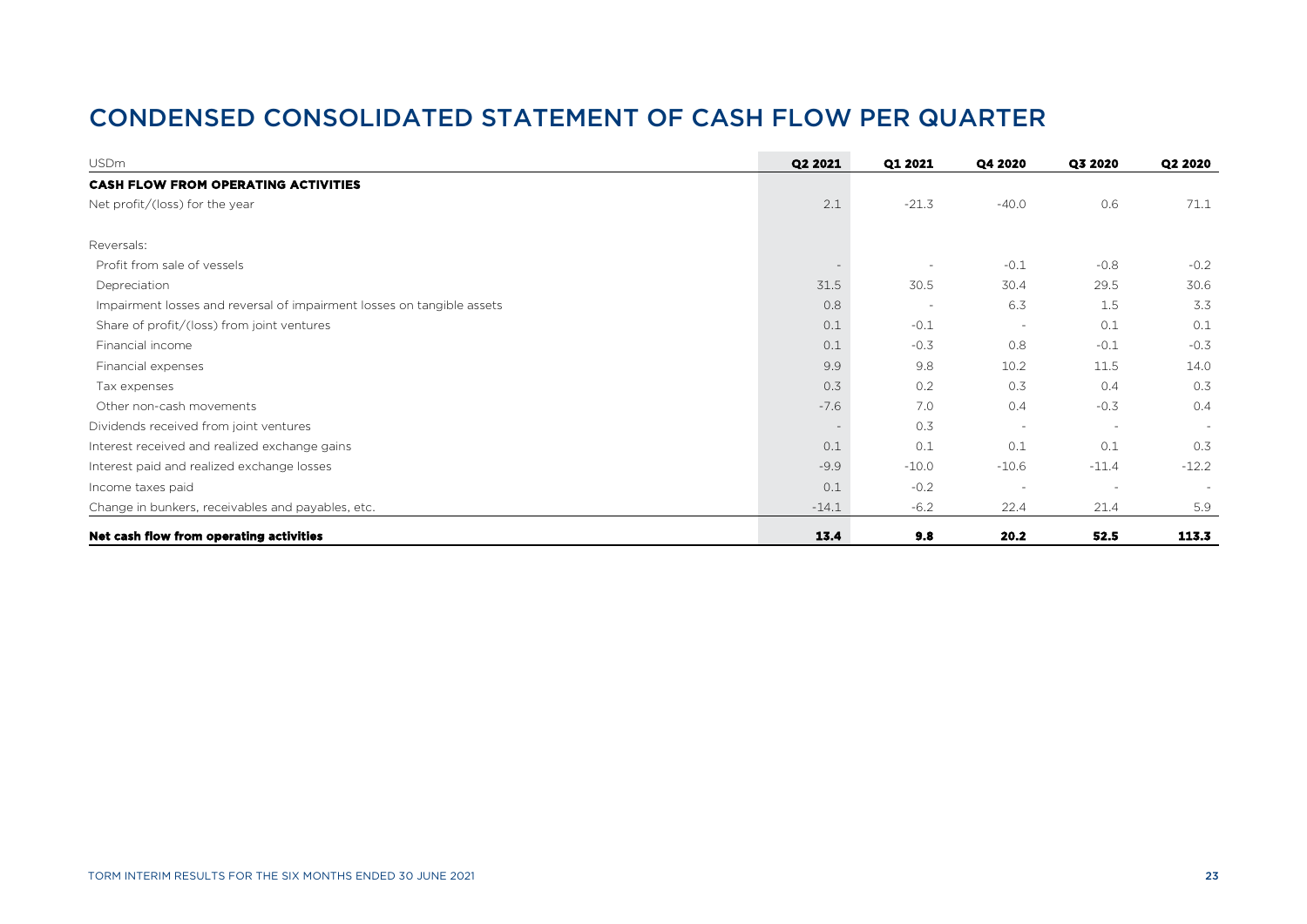### CONDENSED CONSOLIDATED STATEMENT OF CASH FLOW PER QUARTER

| <b>USDm</b>                                                         | Q2 2021                  | Q1 2021                  | Q4 2020  | Q3 2020  | Q2 2020 |
|---------------------------------------------------------------------|--------------------------|--------------------------|----------|----------|---------|
| <b>CASH FLOW FROM INVESTING ACTIVITIES</b>                          |                          |                          |          |          |         |
| Investment in tangible fixed assets                                 | $-169.5$                 | $-41.0$                  | $-37.8$  | $-18.9$  | $-47.8$ |
| Sale of tangible fixed assets                                       | 10.0                     | ٠                        | 18.4     | 46.3     | 9.8     |
| Change in restricted cash                                           | 29.8                     | 9.1                      | $-17.2$  | $-8.6$   | $-0.8$  |
| Net cash flow from investing activities                             | $-129.7$                 | $-31.9$                  | $-36.6$  | 18.8     | $-38.8$ |
| <b>CASH FLOW FROM FINANCING ACTIVITIES</b>                          |                          |                          |          |          |         |
| Proceeds, borrowings                                                | 172.2                    | 38.4                     | 150.3    | 35.0     | 22.7    |
| Repayment, borrowings                                               | $-31.2$                  | $-27.0$                  | $-172.2$ | $-76.5$  | $-39.1$ |
| Dividend paid                                                       | $\overline{\phantom{a}}$ | $\overline{\phantom{a}}$ |          | $-63.2$  | $-7.4$  |
| Capital increase                                                    | 0.2                      | 0.8                      | 0.2      |          | 0.5     |
| Transaction costs capital increase                                  | $-0.3$                   | $\sim$                   |          | $\sim$   | $\sim$  |
| Net cash flow from financing activities                             | 140.9                    | 12.2                     | $-21.7$  | $-104.7$ | -23.3   |
| Net cash flow from operating, investing and financing activities    | 24.6                     | $-9.9$                   | $-38.1$  | $-33.4$  | 51.2    |
| Cash and cash equivalents, beginning balance                        | 79.6                     | 89.5                     | 127.7    | 161.1    | 109.9   |
| Cash and cash equivalents, ending balance                           | 104.2                    | 79.6                     | 89.5     | 127.7    | 161.1   |
| Restricted cash, ending balance                                     | 7.1                      | 36.9                     | 46.1     | 28.8     | 20.2    |
| Cash and cash equivalents including restricted cash, ending balance | 111.3                    | 116.5                    | 135.6    | 156.5    | 181.3   |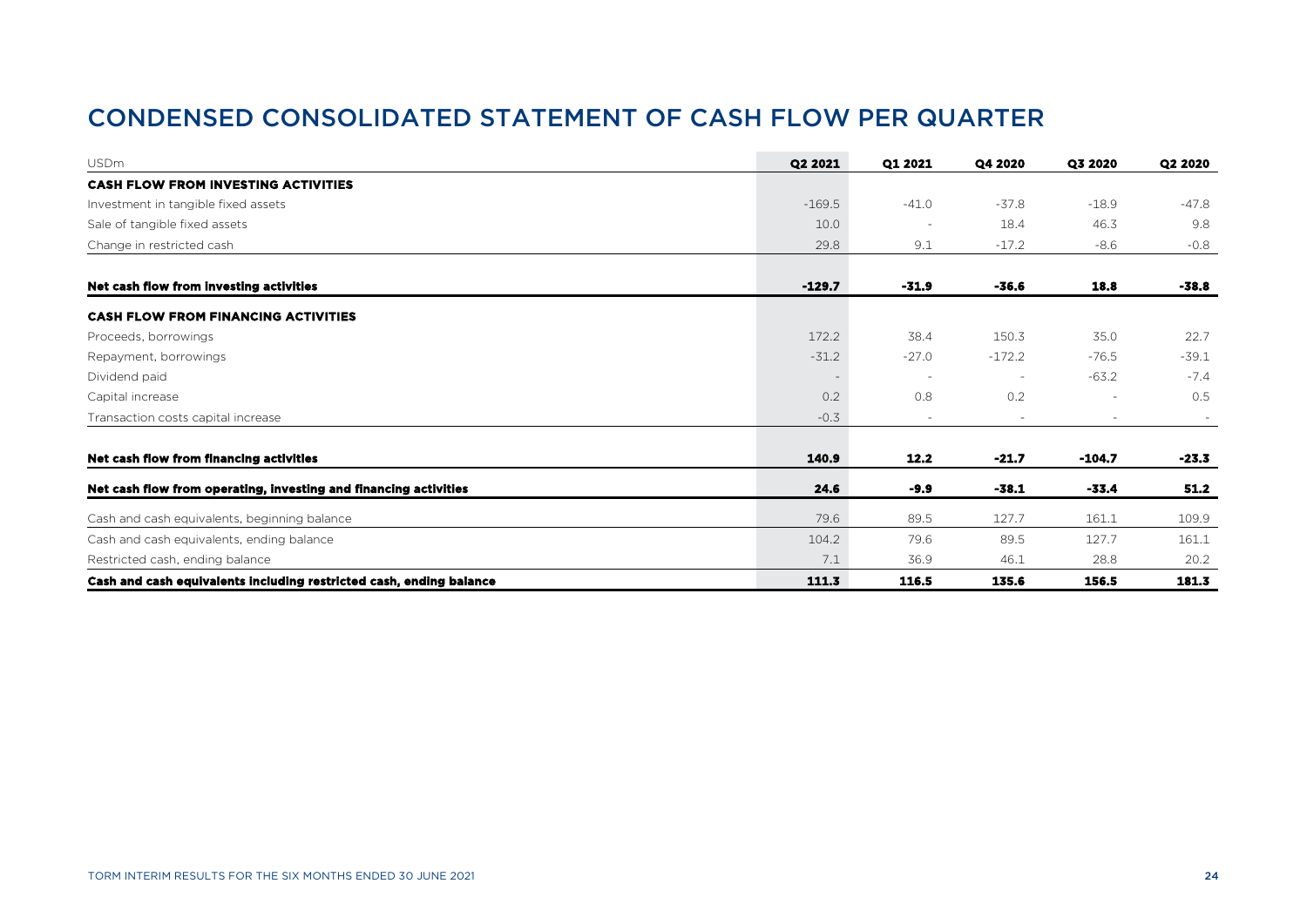### GLOSSARY KEY FINANCIAL FIGURES

| TCE %                                           | $=$ | TCE <b>T</b><br>Revenue                                                                           |
|-------------------------------------------------|-----|---------------------------------------------------------------------------------------------------|
| <b>TCE per day</b>                              | Ξ   | <b>TCE</b><br>Available earning days                                                              |
| Gross profit %                                  | $=$ | Gross profit<br>Revenue                                                                           |
| <b>EBITDA %</b>                                 | $=$ | <b>EBITDA</b><br>Revenue                                                                          |
| Operating profit/(loss) %                       | Ξ   | Operating profit/(loss) (EBIT)<br>Revenue                                                         |
| <b>Return on Equity (RoE) %</b>                 | Ξ   | Net profit/(loss) for the year<br>Average equity                                                  |
| <b>Return on Invested Capital</b><br>(RoiC) %   | $=$ | Operating profit/(loss) less tax<br>Average invested capital                                      |
| <b>Equity ratio</b>                             | Ξ   | <b>Equity</b><br>Total assets                                                                     |
| <b>Earnings per share, EPS</b>                  | $=$ | Net profit/(loss) for the year<br>Average number of shares                                        |
| Diluted earnings/(loss) per share,<br>EPS (USD) | Ξ   | Net profit/(loss) for the year<br>Average number of shares less average number of treasury shares |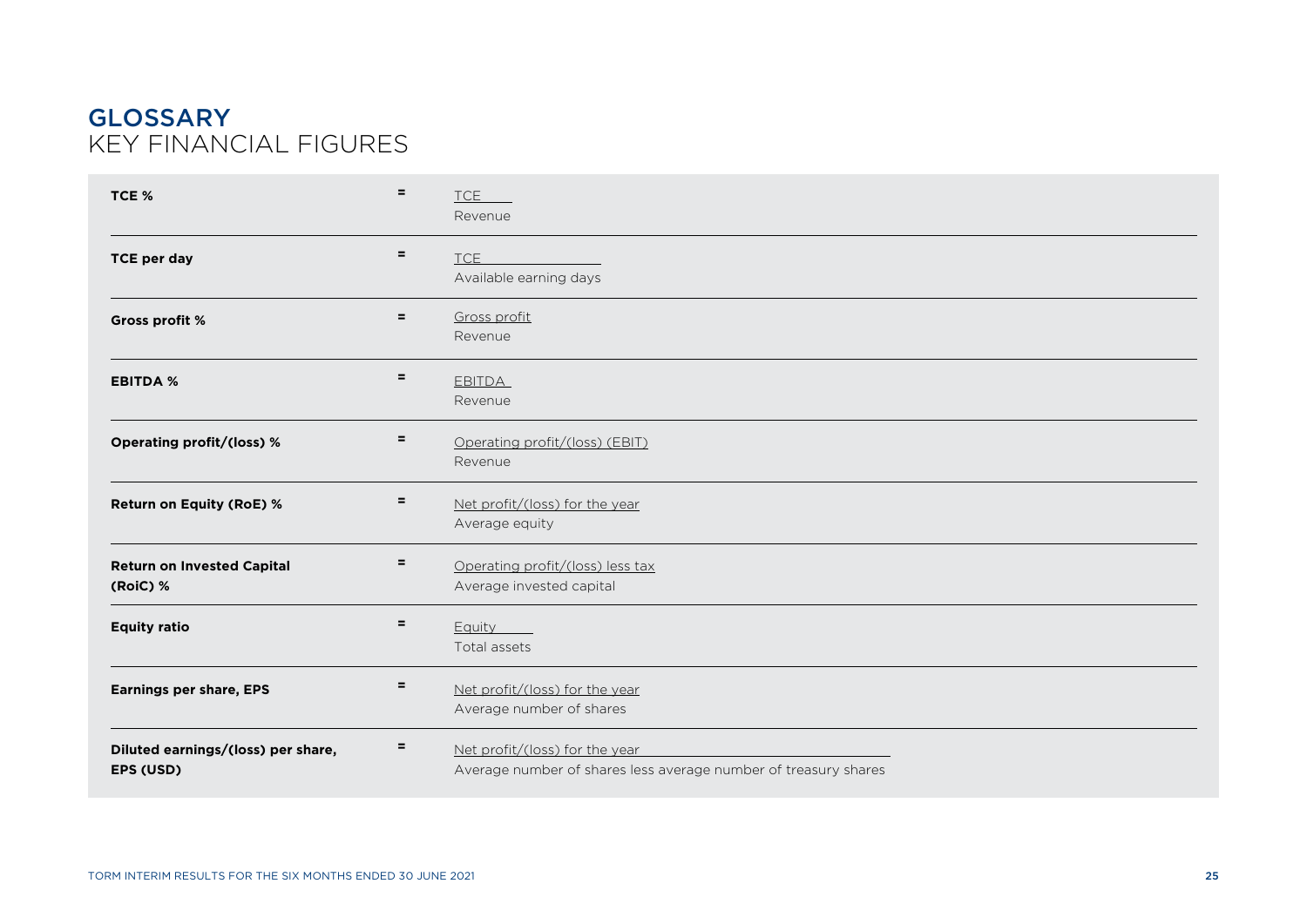### **GLOSSARY** ALTERNATIVE PERFORMANCE MEASURES

Throughout the interim report, several alternative performance measures (APMs) are used. The APMs used are the same as in the Annual Report and therefore we refer to the principles for these on pages 166-170 in the TORM plc Annual Report 2020. See [www.torm.com/investors.](http://www.torm.com/investors)

Net profit/(loss) for the year excluding non-recurrent items: Net profit excluding impairment is net profit less impairment and reversals of impairment generated from impairment testing during the year (Please refer to Note 2). The Company reports Net profit excluding impairment because we believe it provides additional meaningful information to investors regarding the operational performance excluding fluctuations in the valuation of fixed assets.

|                                             | Q2   | Q2     | Q1-Q2   | Q1-Q2  | FY     |
|---------------------------------------------|------|--------|---------|--------|--------|
| <b>USDm</b>                                 | 2021 | 2020   | 2021    | 2020   | 2020   |
| Reconciliation to net profit/(loss) for the |      |        |         |        |        |
| year                                        |      |        |         |        |        |
| Net profit/(loss) for the year              | 2.1  | 71.1   | $-19.2$ | 127.5  | 88.1   |
| Profit from sale of vessels                 | ٠    | $-0.2$ |         | $-0.2$ | $-1.1$ |
| Impairment losses and reversals on tangible |      |        |         |        |        |
| assets                                      | 0.8  | 3.3    | 0.8     | 3.3    | 11.1   |
| Expense of capitalized bank fees at         |      |        |         |        |        |
| refinancing                                 | ۰    |        |         | 2.0    | 2.8    |
| Termination of finance leases               | ٠    | 3.0    |         | 3.0    | 2.7    |
| Provisions                                  | ۰    | 0.2    |         | 0.2    | 18.5   |
| Net profit/(loss) for the year ex.non-      |      |        |         |        |        |
| recurrent items                             | 2.9  | 77.4   | -18.4   | 135.8  | 122.1  |

Time Charter Equivalent (TCE) earnings: TORM defines TCE earnings, a performance measure, as revenue after port expenses, bunkers and commissions incl. freight and bunker derivatives. The Company reports TCE earnings because we believe it provides additional meaningful information to investors in relation to revenue, the most directly comparable IFRS measure. TCE earnings is a standard shipping industry performance measure used primarily to compare period-to-period changes in a shipping company's performance irrespective of changes in the mix of charter types (i.e., spot charters, time charters and bareboat charters) under which the vessels may be employed between the periods. Below is presented a reconciliation from Revenue to TCE earnings:

|                                        | Q <sub>2</sub> | O <sub>2</sub> | <b>Q1-Q2</b> | <b>Q1-Q2</b> | FY       |
|----------------------------------------|----------------|----------------|--------------|--------------|----------|
| <b>USDm</b>                            | 2021           | 2020           | 2021         | 2020         | 2020     |
| Reconciliation to revenue              |                |                |              |              |          |
| Revenue                                | 150.8          | 2278           | 2749         | 4704         | 747.4    |
| Port expenses, bunkers and commissions | $-47.3$        | $-534$         | $-94.7$      | $-1378$      | $-227.9$ |
| <b>TCE earnings</b>                    | 103.5          | 174.4          | 180.2        | 332.6        | 519.5    |

Gross profit: TORM defines Gross profit, a performance measure, as revenues less port expenses, bunkers and commissions, charter hire and operating expenses. The Company reports Gross profit because we believe it provides additional meaningful information to investors, as Gross profit measures the net earnings from shipping activities. Gross profit is calculated as follows:

|                                        | Q <sub>2</sub> | $\Omega$ | Q1-Q2   | Q1-Q2    | FY       |
|----------------------------------------|----------------|----------|---------|----------|----------|
| USDm                                   | 2021           | 2020     | 2021    | 2020     | 2020     |
| Reconciliation to revenue              |                |          |         |          |          |
| Revenue                                | 150.8          | 227.8    | 274.9   | 470.4    | 747.4    |
| Port expenses, bunkers and commissions | $-47.3$        | $-53.4$  | $-94.7$ | $-137.8$ | $-227.9$ |
| Operating expenses                     | $-45.4$        | $-43.2$  | $-89.7$ | $-86.3$  | $-178.4$ |
| Gross profit                           | 58.1           | 131.2    | 90.5    | 246.3    | 341.1    |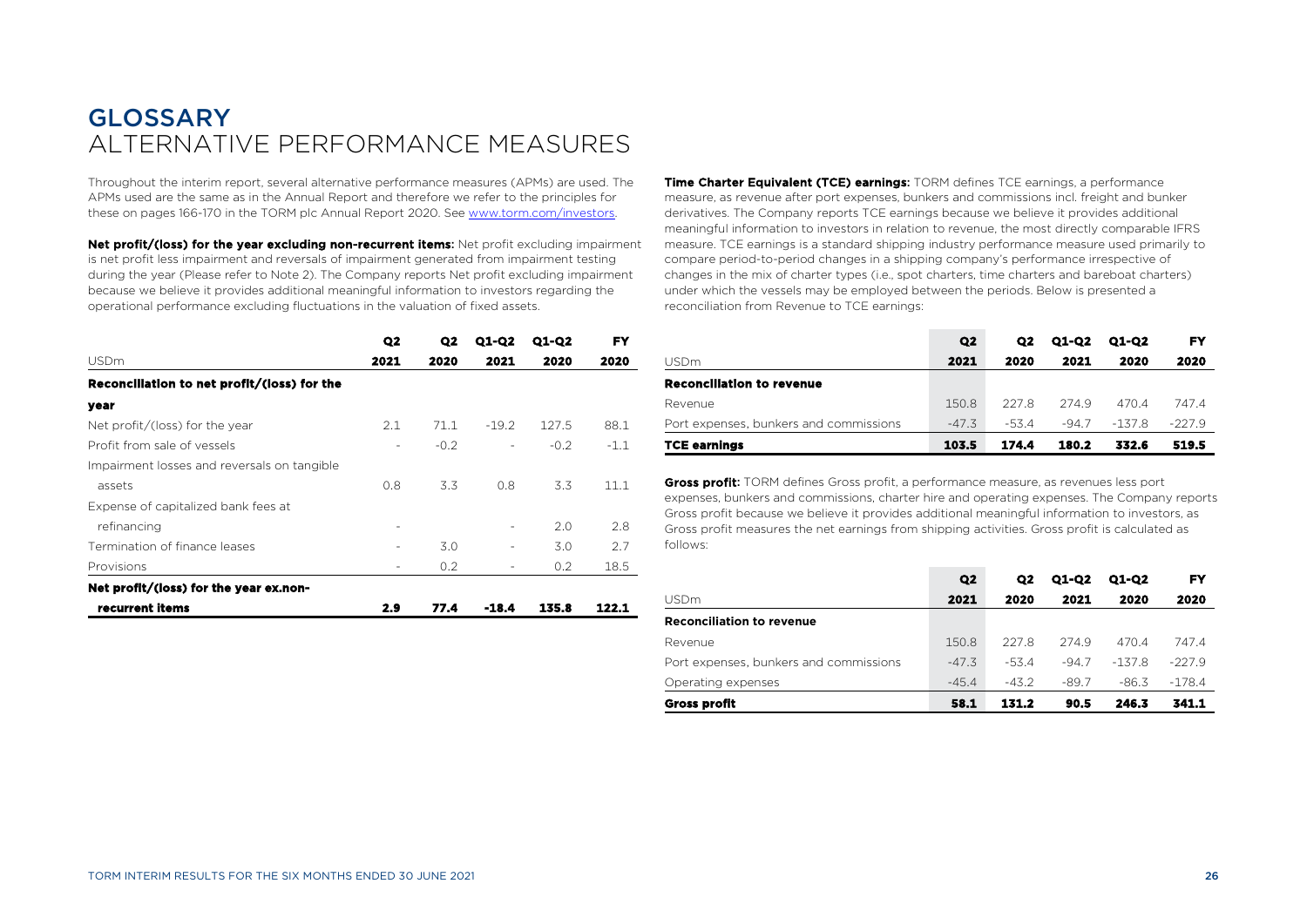**EBITDA:** TORM defines EBITDA as earnings before financial income and expenses, depreciation, impairment, amortization and taxes. The computation of EBITDA refers to financial income and expenses which the Company deems to be equivalent to "interest" for purposes of presenting EBITDA. Financial expenses consist of interest on bank loans and leasing liabilities, losses on foreign exchange transactions and bank charges. Financial income consists of interest income and gains on foreign exchange transactions.

EBITDA is used as a supplemental financial measure by Management and external users of financial statements, such as lenders, to assess TORM's operating performance as well as compliance with the financial covenants and restrictions contained in the Company's financing agreements. TORM believes that EBITDA assists Management and investors in evaluating TORM's operating performance by increasing comparability of the Company's performance from period to period. This increased comparability is achieved by excluding the potentially disparate effects of interest, depreciation, impairment, amortization and taxes. These are items that could be affected by various changing financing methods and capital structure, which may significantly affect profit/(loss) between periods. Including EBITDA as a measure benefits investor in selecting between investment alternatives.

EBITDA excludes some, but not all, items that affect profit/(loss), and these items may vary among other companies and may therefore not be directly comparable. The following table reconciles EBITDA to net profit/ (loss), the most directly comparable IFRS financial measure, for the periods presented: **Contract Contract** 

|                                              | Q <sub>2</sub> | Q <sub>2</sub> | Q1-Q2   | Q1-Q2  | FY     |
|----------------------------------------------|----------------|----------------|---------|--------|--------|
| <b>USDm</b>                                  | 2021           | 2020           | 2021    | 2020   | 2020   |
| Reconciliation to net profit/(loss)          |                |                |         |        |        |
| Net profit/(loss) for the year               | 2.1            | 71.1           | $-19.2$ | 127.5  | 88.1   |
| Tax                                          | 0.3            | 0.3            | 0.5     | 0.7    | 1.4    |
| Financial expenses                           | 9.9            | 14.0           | 19.7    | 27.7   | 49.9   |
| Financial income                             | 0.1            | $-0.3$         | $-0.2$  | $-0.7$ | $-0.5$ |
| Depreciation                                 | 31.5           | 30.6           | 62.0    | 62.0   | 121.9  |
| Impairment losses and reversal of impairment |                |                |         |        |        |
| on tangible assets                           | 0.8            | 3.3            | 0.8     | 3.3    | 11.1   |
| <b>EBITDA</b>                                | 44.7           | 119.0          | 63.6    | 220.5  | 271.9  |

Return on Invested Capital (RoIC): TORM defines RoIC as earnings before interest and tax (EBIT) less tax, divided by the average invested capital for the period. Invested capital is defined below.

RoIC expresses the returns generated on capital invested in the Group. The progression of RoIC is used by TORM to measure progress against our longer-term value creation goals outlined to investors. RoIC is calculated as follows:

|                                             | Q <sub>2</sub> | Q <sub>2</sub> | Q1-Q2   | Q1-Q2   | <b>FY</b> |
|---------------------------------------------|----------------|----------------|---------|---------|-----------|
| <b>USDm</b>                                 | 2021           | 2020           | 2021    | 2020    | 2020      |
| Operating profit/(loss) (EBIT)              | 12.4           | 85.1           | 0.8     | 155.2   | 138.9     |
| Tax                                         | $-0.3$         | $-0.3$         | $-0.5$  | $-0.7$  | $-1.4$    |
| <b>EBIT less Tax</b>                        | 12.1           | 84.8           | 0.3     | 154.5   | 137.5     |
| <b>EBIT less Tax - Full year equivalent</b> | 48.4           | 339.2          | 0.6     | 309.0   | 137.5     |
| Invested capital, opening balance           | 1.735.0        | 1.831.9        | 1.719.4 | 1.786.0 | 1.786.0   |
| Invested capital, ending balance            | 1.925.5        | 1.829.1        | 1.925.5 | 1.829.1 | 1.719.4   |
| Average invested capital                    | 1.830.3        | 1.830.5        | 1.822.5 | 1.807.6 | 1.752.7   |
| <b>Return on Invested Capital (RoIC)</b>    | 2.6%           | 18.5%          | 0.0%    | 17.1%   | 7.8%      |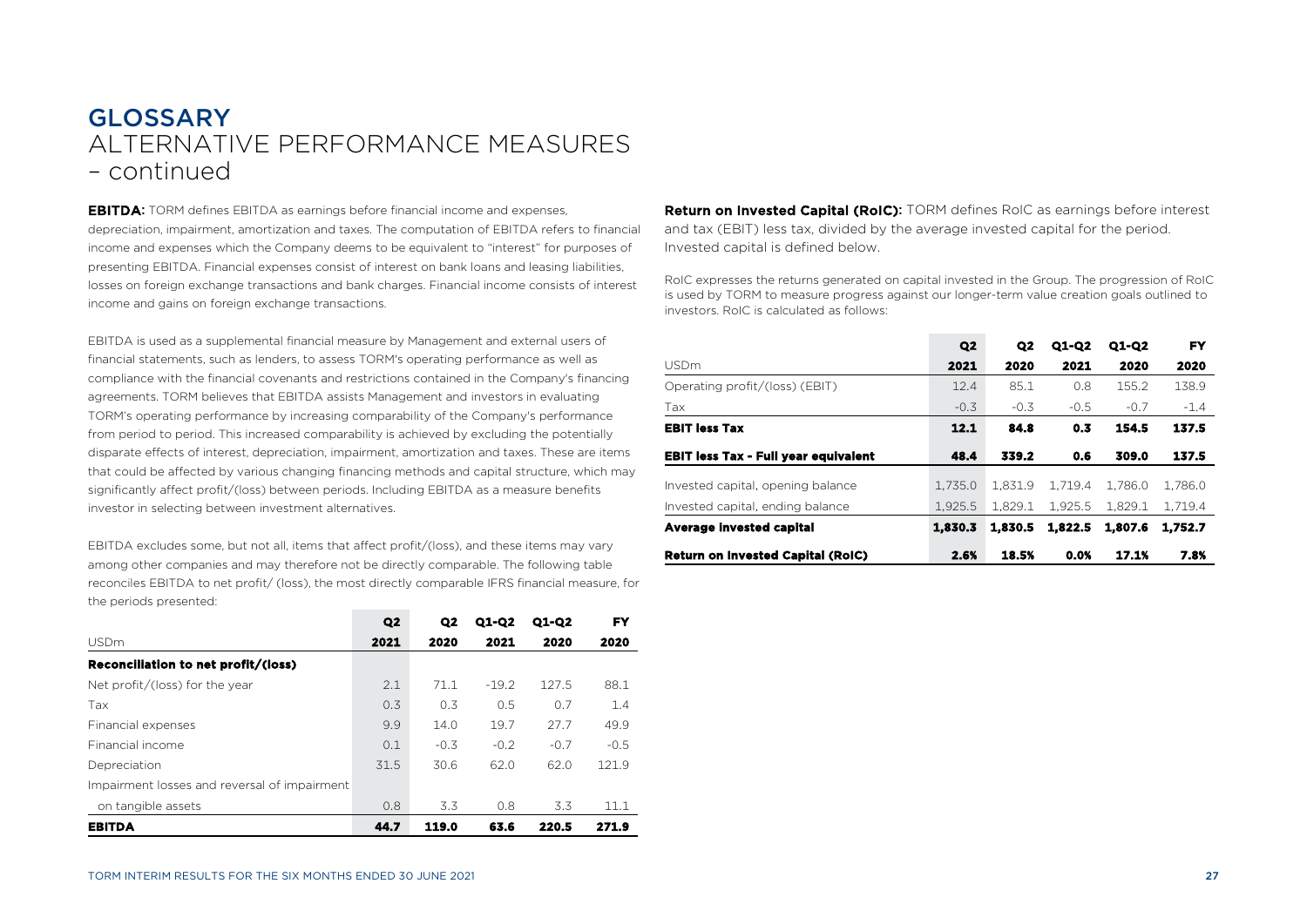Adiusted Return on Invested Capital (Adjusted RoIC): TORM defines Adjusted RoIC as earnings before interest and tax (EBIT) less tax and impairment losses and reversals, divided by the average invested capital less average impairment for the period. Invested capital is defined below.

The Adjusted RoIC expresses the returns generated on capital invested in the Group adjusted for impacts related to the impairment of the fleet. The progression of RoIC is used by TORM to measure progress against our longer-term value creation goals outlined to investors. Adjusted RoIC is calculated as follows:

**Invested capital:** TORM defines invested capital as the sum of intangible assets, tangible fixed assets, investments in joint ventures, bunkers, accounts receivables, assets held for sale (when applicable), deferred tax liability, trade payables, current tax liabilities and deferred income. Invested capital measures the net investment used to achieve our operating profit. The Company believes that invested capital is a relevant measure that Management uses to measure the overall development of the assets and liabilities generating our net profit. Such measure may not be comparable to similarly titled measures of other companies. Invested capital is calculated as follows:

USDm **2021 2020 2020**  Tangible and intangible fixed assets 1,924.2 1,784.4 1,748.4

**30 June 30 June 31 December** 

|                                             | Q <sub>2</sub>           | Q2      | Q1-Q2   | Q1-Q2   | FY      |
|---------------------------------------------|--------------------------|---------|---------|---------|---------|
| <b>USDm</b>                                 | 2021                     | 2020    | 2021    | 2020    | 2020    |
| EBIT less Tax - Full year equivalent        | 48.4                     | 339.2   | 0.6     | 309.0   | 137.5   |
| Profit from sale of vessels                 | -                        | $-0.2$  |         | $-0.2$  | $-1.1$  |
| Impairment losses and reversals on tangible |                          |         |         |         |         |
| assets                                      | 0.8                      | 3.3     | 0.8     | 3.3     | 11.1    |
| Provisions                                  | $\overline{\phantom{a}}$ | 0.2     |         | 0.2     | 18.5    |
| <b>EBIT less tax and impairment</b>         | 49.2                     | 342.5   | 1.4     | 312.3   | 166.0   |
|                                             |                          |         |         |         |         |
| Average invested capital <sup>1</sup>       | 1.830.3                  | 1.830.5 | 1.822.5 | 1.807.6 | 1.752.7 |
| Average impairment <sup>2</sup>             | 42.6                     | 39.0    | 42.6    | 39.0    | 41.5    |
| Average invested capital less average       |                          |         |         |         |         |
| <b>Impairment</b>                           | 1,872.9                  | 1,869.5 | 1,865.1 | 1,846.6 | 1,794.2 |
| <b>Adjusted RoIC</b>                        | 2.6%                     | 18.3%   | 0.1%    | 16.9%   | 9.3%    |

| <sup>1)</sup> Accounts receivables includes Freight receivables, Other receivables and Prepayments. |         |         |         |
|-----------------------------------------------------------------------------------------------------|---------|---------|---------|
| <b>Invested capital</b>                                                                             | 1,925.5 | 1.829.1 | 1.719.7 |
| Current tax liabilities                                                                             | $-1.3$  | $-1.5$  | $-1.4$  |
| Provisions                                                                                          | $-18.3$ |         | $-18.3$ |
| Trade payables <sup>2</sup>                                                                         | $-81.1$ | $-73.8$ | $-74.1$ |
| gains                                                                                               | $-45.2$ | $-44.9$ | $-44.9$ |
| Non-current tax liability related to held over                                                      |         |         |         |
| Assets held-for-sale                                                                                |         | 36.0    |         |
| Accounts receivables <sup>1)</sup>                                                                  | 105.5   | 103.0   | 85.6    |
| <b>Bunkers</b>                                                                                      | 39.4    | 24.5    | 22.5    |
| Deferred tax asset                                                                                  | 0.7     |         | 0.3     |
| Investments in joint ventures                                                                       | 1.6     | 1.4     | 1.6     |

<sup>1)</sup> Accounts receivables includes Freight receivables, Other receivables and Prepayments.<br><sup>2)</sup> Trade payables includes Trade payables and Other liabilities.

 $^{\rm 1)}$  Average invested capital is calculated as the average of the opening and closing balance of invested capital. <sup>2)</sup> Average impairment is calculated as the average of the opening and closing balances of impairment charges on vessels and goodwill in the balance sheet.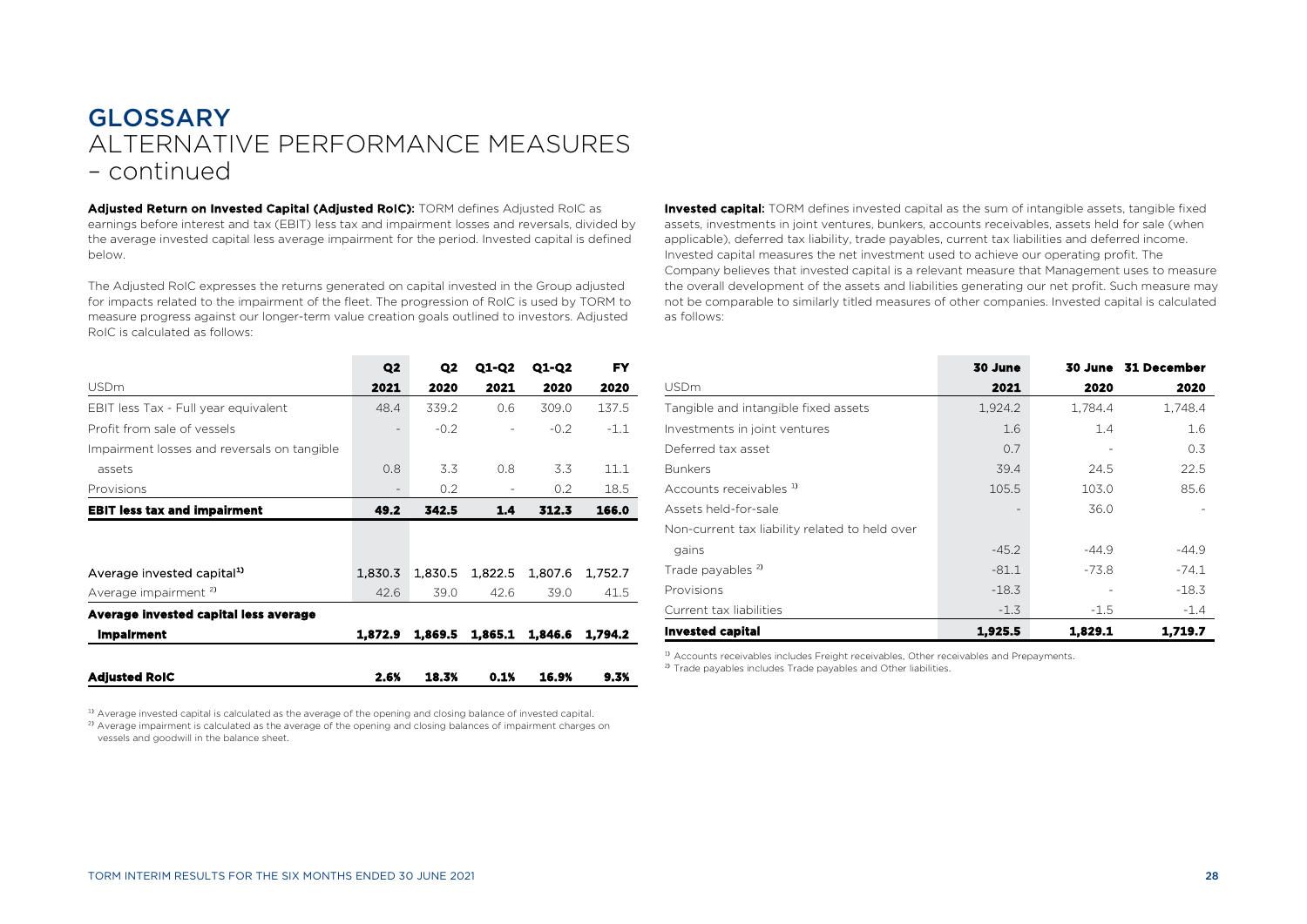Net interest-bearing debt: Net interest-bearing debt is defined as mortgage debt and bank loans (current and non-current), lease liabilities less cash equivalents and interest-bearing loan receivables. Net interest-bearing debt depicts the net capital resources, which cause net interest expenditure and interest rate risk and which, together with equity, are used to finance our investments. As such, TORM believes that net interest-bearing debt is a relevant measure, which Management uses to measure the overall development of our use of financing, other than equity. Such measure may not be comparable to similarly titled measures of other companies. Net interest-bearing debt is calculated as follows:

|                                                 | 30 June  |          | 30 June 31 December |
|-------------------------------------------------|----------|----------|---------------------|
| <b>USDm</b>                                     | 2021     | 2020     | 2020                |
| <b>Borrowings</b>                               | 1.005.4  | 915.7    | 853.3               |
| Loan receivables                                | $-4.6$   | $-46$    | $-4.6$              |
| Cash and cash equivalents, including restricted |          |          |                     |
| cash                                            | $-111.3$ | $-181.3$ | $-135.6$            |
| Net interest-bearing debt                       | 889.5    | 729.8    | 713.1               |

Net Asset Value per share (NAV/share): TORM believes that the NAV/share is a relevant measure that Management uses to measure the overall development of the assets and liabilities per share. Such measure may not be comparable to similarly titled measures of other companies. NAV/share is calculated using broker values of vessels and excluding charter commitments. NAV/share is calculated as follows:

|                                             | 30 June    |          | 30 June 31 December |
|---------------------------------------------|------------|----------|---------------------|
| <b>USDm</b>                                 | 2021       | 2020     | 2020                |
| Net Asset Value per share                   |            |          |                     |
| Total vessel values including newbuildings  |            |          |                     |
| (broker values)                             | 1,904.4    | 1,734.6  | 1,585.3             |
| Committed CAPEX on newbuildings and         |            |          |                     |
| second hand vessels                         | $-143.1$   | $-85.9$  | $-100.6$            |
| Land and buildings                          | 5.5        | 7.9      | 7.1                 |
| Other plant and operating equipment         | 7.2        | 5.0      | 6.8                 |
| Investments in joint ventures               | 1.6        | 1.4      | 1.6                 |
| Loan receivables                            | 4.6        | 4.6      | 4.6                 |
| Deferred tax asset                          | 0.7        |          | 0.3                 |
| <b>Bunkers</b>                              | 39.4       | 24.5     | 22.5                |
| Freight receivables                         | 61.5       | 88.0     | 58.6                |
| Other receivables                           | 40.8       | 10.8     | 24.9                |
| Prepayments                                 | 3.2        | 4.2      | 2.2                 |
| Cash position                               | 111.3      | 181.3    | 135.6               |
| Outstanding debt regarding vessels 1)       | $-1,005.5$ | $-915.7$ | $-853.3$            |
| Trade payables                              | $-29.9$    | $-10.6$  | $-14.4$             |
| Current tax liabilities                     | $-1.3$     | $-1.5$   | $-1.4$              |
| Other liabilities                           | $-51.2$    | $-63.2$  | $-59.8$             |
| Provisions                                  | $-18.3$    |          | $-18.3$             |
| <b>Total Net Asset Value (NAV)</b>          | 930.9      | 985.4    | 801.7               |
| Total number of shares, end of period       |            |          |                     |
| excluding treasury shares (million)         | 78.9       | 74.3     | 74.4                |
|                                             |            |          |                     |
| Total Net Asset Value per share (NAV/share) | 11.8       | 13.3     | 10.8                |

<sup>1)</sup> Outstanding debt regarding vessels includes long-term and short-term borrowings, excluding lease liabilities related to right-of-use assets as well as capitalized loan costs.